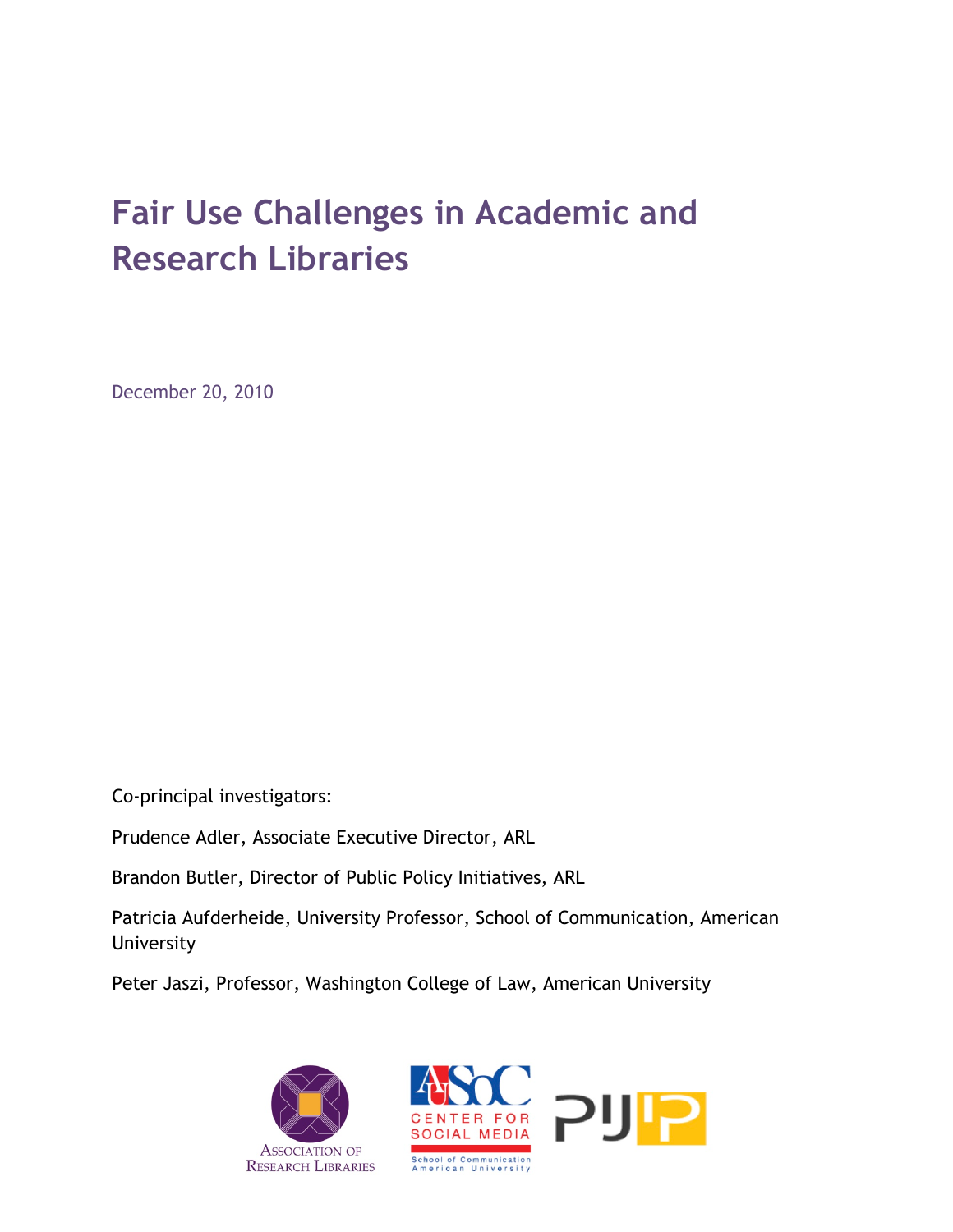## **Executive Summary**

This report summarizes research into the current application of fair use to meet the missions of U.S. academic and research libraries. Sixty-five librarians were interviewed confidentially by telephone for around one hour each. They were asked about their employment of fair use in five key areas of practice: support for teaching and learning, support for scholarship, preservation, exhibition and public outreach, and serving disabled communities. Interviewees reported a strong commitment to obeying copyright law; rarely concerned about their own liability, librarians primarily felt responsible for ensuring their institutions were in compliance with the law. Practice varied considerably, from a rigid permissions culture to ample employment of fair use.

Interview subjects expressed various levels of certainty about how to interpret and apply fair use. They were aware of the doctrine, of its status as a flexible "rule of reason," and of some general categories of behavior it may protect, but some lacked a reliable, low-risk method of interpretation. Many moved immediately to "risk management" (i.e., strategizing about how to avoid litigation and other negative consequences) without first determining their fair use rights, and many followed arbitrary but familiar quantitative "guidelines" rather than taking advantage of the flexibility of fair use doctrine. Often, interviewees preferred to be guided by the more specific provisions in Sections 108, 110, and 121 of the Copyright Act, even where fair use would permit activities unsanctioned by those exemptions. Many interviewees found the terms of licenses interfered with otherwise acceptable fair uses. Finally, interviewees reported receiving varying levels of institutional support as they puzzled through copyright problems, with some describing university counsel's offices that had little time or ability to help given the range of pressing concerns competing for their time, while others reported having knowledgeable, responsive legal experts located inside the library.

Failure to employ fair use affirmatively and consistently impairs the accomplishment of the academic and research libraries' mission. Interviewees described downsizing, postponing, and shelving courses, research projects, digitization initiatives, and exhibits due to costs associated with seeking permission or making what seem to be tedious case-by-case determinations of fair use. Scholars were denied access to materials, or put to considerable hardship, because of constraints interviewees imposed on the use of copyrighted materials. Some interviewees described providing disabled students with lower levels of access than their peers for fear of violating copyright. Materials with inherent flaws (e.g., books with acidic paper, and analog tape and film that will warp and disintegrate over time) and in near-obsolete formats are languishing because some interviewees were not comfortable acting under fair use where other reformatting provisions may not apply. Interviewees were typically aware that they could go further, but felt constrained in exercising fair use in various situations.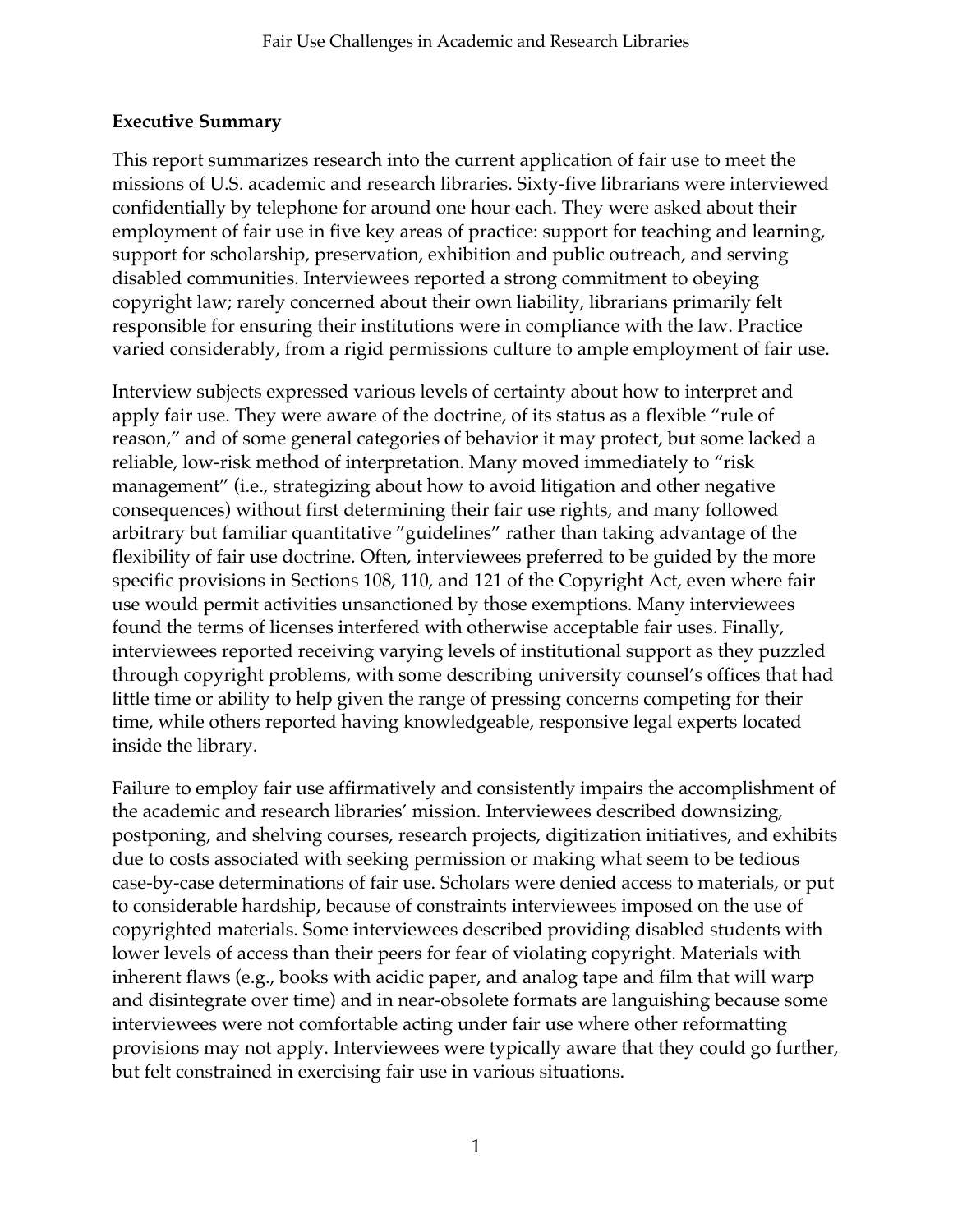Academic and research librarians will benefit from deliberation in order to create a code of best practices in fair use for their community. They will also benefit from greater access to legal counsel who are well-versed in copyright, as well as closer scrutiny and negotiation of licensing terms.

# **Background**

Academic and research libraries are key players in the generation and propagation of knowledge in the U.S., and their interpretation of the balancing features of copyright is critical to the quality of research, teaching, and learning they support. Approaches and methods for research, teaching, and learning are changing rapidly with opportunities presented by digitization and Internet communication. Academic and research librarians need and use the balancing features of copyright—including exemptions listed in Sections 108 and 110 of the Copyright Act, as well as fair use (codified in Section 107)—in order to accomplish the routine tasks of their profession. Some of these balancing features are fairly clearly defined. For instance, the relatively restrictive TEACH Act provisions for digital distance learning in Section 110(2) are enumerated in detail in the statute. Others permit and indeed encourage broad interpretation. This is particularly true of fair use, the permission to use copyrighted material without permission or payment under some circumstances. The flexible doctrine of fair use can be especially helpful in this time of change, because its general terms can accommodate an indefinite number of new situations and enable important new uses where specific exemptions stop short.

Courts apply the fair use doctrine to permit uses that benefit society more than they harm copyright holders. Its origins are in nineteenth century case law, and it was written into the Copyright Act in 1976. The legislation requires the user in each case to consider the context of the use, and requires at least four kinds of consideration: the nature of the use, the nature of the original work, the amount used, and the effect on the market. These "four factors" themselves have become the source of endless speculation and debate and have been interpreted differently by courts over time. Over the last two decades, however, courts have consistently interpreted these factors to emphasize the transformative nature of the new use (did the new use put the material to a different purpose?) and the amount (was it appropriate to that new use?), considering—explicitly or implicitly—the customs and the needs of the community of practice to which the user belonged.<sup>1</sup> Because a transformative use by definition does not compete directly with the original work, the courts' new focus means that the relative importance of the "fourth factor"—economic harm to the rights holder—has shrunk dramatically.<sup>2</sup> Lost

 $\overline{a}$ 

<sup>1</sup> Peter Jaszi, "Copyright, Motion Pictures and Fair Use," *Utah Law Review* 3 (2007): 25. M.J. Madison, "A Pattern-Oriented Approach to Fair Use," *William and Mary Law Review* 45 (2004): 1525.

<sup>&</sup>lt;sup>2</sup> Jaszi, supra n.1.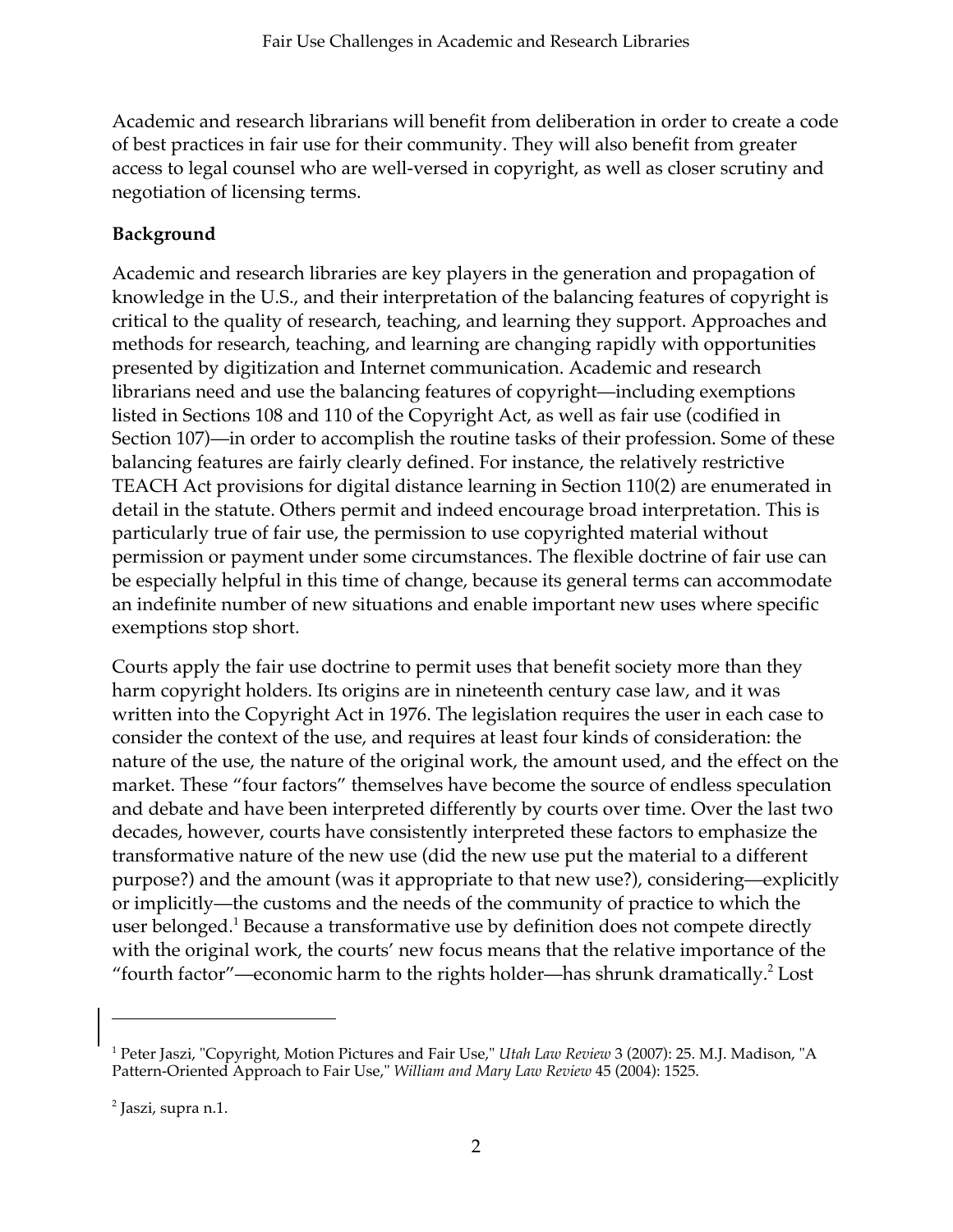licensing revenue from scholarly and academic uses, such as quotation for criticism or review, for example, is simply not the kind of economic harm that copyright is intended to prevent. And in no case can mere loss of a potential license be decisive, since such an interpretation would vitiate fair use as an instrument of balance in copyright.

Nonetheless, many users are still reluctant to employ fair use, not only because it requires case-by-case assessment but also because U.S. law permits potentially high statutory damages in case of infringement—up to \$150,000 per work infringed. Highprofile lawsuits have made the dangers vividly clear and intimidated users. The Recording Industry Association of America, for example, has obtained shockingly high damages awards against non-commercial users of peer-to-peer file-sharing software. In practice, of course, it is highly unlikely that damages of this magnitude would be awarded against colleges and universities (or their components and constituents) that are working to fulfill their institutional missions. Nevertheless, threats by publishers have led to the adoption of fairly conservative policies at some academic and research institutions. These moves have been effective in part because it is less widely known that educational institutions and their employees can be shielded from these kinds of damages awards, even when they are found to have infringed copyright: state sovereign immunity generally insulates public institutions against damages awards, and Section 504(c)(2) of the Copyright Act gives additional protection to employees of non-profit educational institutions with reasonable grounds to believe they were engaging in fair use. As is demonstrated in the recent federal court decision involving Georgia State University, state sovereign immunity also plays an important role in limiting many universities' exposure. These protections are not absolute, however, and the possibility of a devastating damages award, however remote, can be a powerful deterrent to an already uncertain librarian.

Beyond higher education, some communities of practice have benefited dramatically from the emerging stability of interpretation around fair use in the courts, and the emphasis on transformativeness and appropriateness of the use. Documentarians, media literacy teachers, dance archivists, and others have created codes of best practices in fair use that have made appropriate interpretation visible to their communities. To date, academic and research librarians—one of the most influential and pervasive user communities for which fair use is a vital tool—have not done so.

This report investigates how academic and research librarians today are interpreting fair use.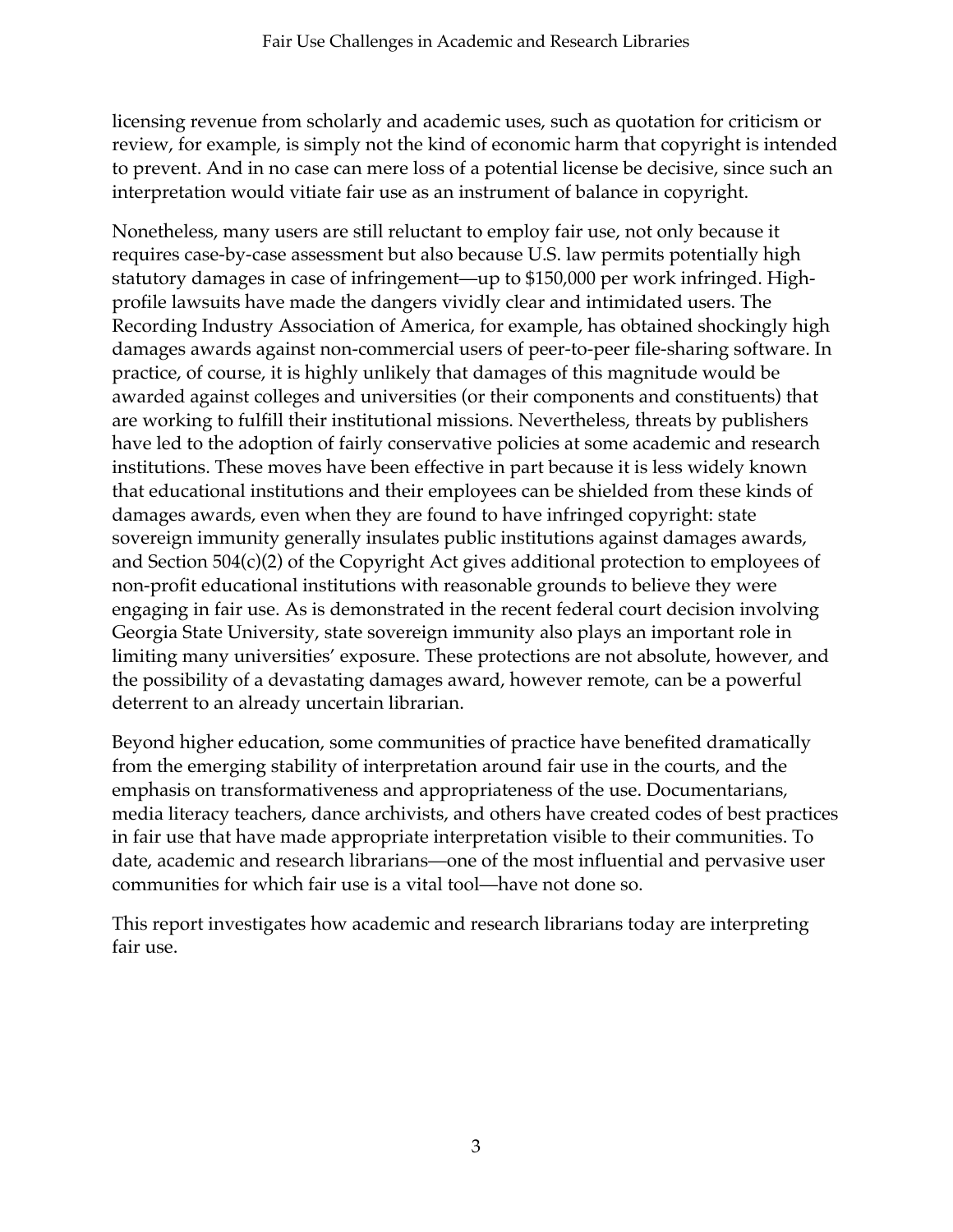# **Methodology**

The co-principal investigators of this research built upon the methods developed in previous research to create codes of best practices in fair use.<sup>3</sup> This methodology is qualitative and has three stages. First, representative members of the community of practice are interviewed to get a thorough understanding of current practice and concerns. Second, members of the community are convened in confidential meetings to discuss the results of the report and their best judgment on how to interpret fair use in common situations that arise among their peers, as revealed by the research. Third, the facilitators, aided by a legal advisory team, craft a code of best practices grounded in the judgment of peers in the community of practice.

This report constitutes the conclusion of stage one. To inform the research, the authors conducted hour-long, open-ended telephone interviews with 65 academic and research librarians who had direct experience with service in at least one of five areas: teaching and learning; scholarship; preservation, collections-building and management; exhibition; and disability support. The researchers offered complete anonymity to all interviewees, thus permitting frank discussions. They generated names through discussions with research and academic librarians and through snowball sampling. They also consulted materials that the interview subjects directed them to, typically materials generated by those subjects' staff as guidance on the use of exemptions. They then analyzed the gathered materials for common themes and practices.

# **Findings**

# *Mission*

j

Academic and research librarians are dedicated to supporting research, teaching, learning, and collections care. Interviewees manifested a strong commitment to serving various constituencies with which they interacted in service of this mission. Most prominent among those constituencies were current **faculty, researchers, and students**, especially graduate students, who were often perceived as the library's core patrons. Also important to the librarians were their **administrators and general counsel**, to whom librarians ultimately defer on important policy matters, and the general public,

<sup>&</sup>lt;sup>3</sup> Ad Hoc Committee on Fair Use and Academic Freedom, International Communication Association, *Clipping Our Own Wings: Copyright and Creativity in Communication Research* (Washington, DC: International Communication Association, 2010), 17. Patricia Aufderheide and Peter Jaszi, *Untold Stories: Creative Consequences of the Rights Clearance Culture for Documentary Filmmakers* (Washington, DC: Center for Social Media, School of Communication, American University, 2004), 38. Patricia Aufderheide and Peter Jaszi, *Recut, Reframe, Recycle: Quoting Copyrighted Material in User-Generated Video* (Washington, DC: Center for Social Media, School of Communication, American University 2008), 20.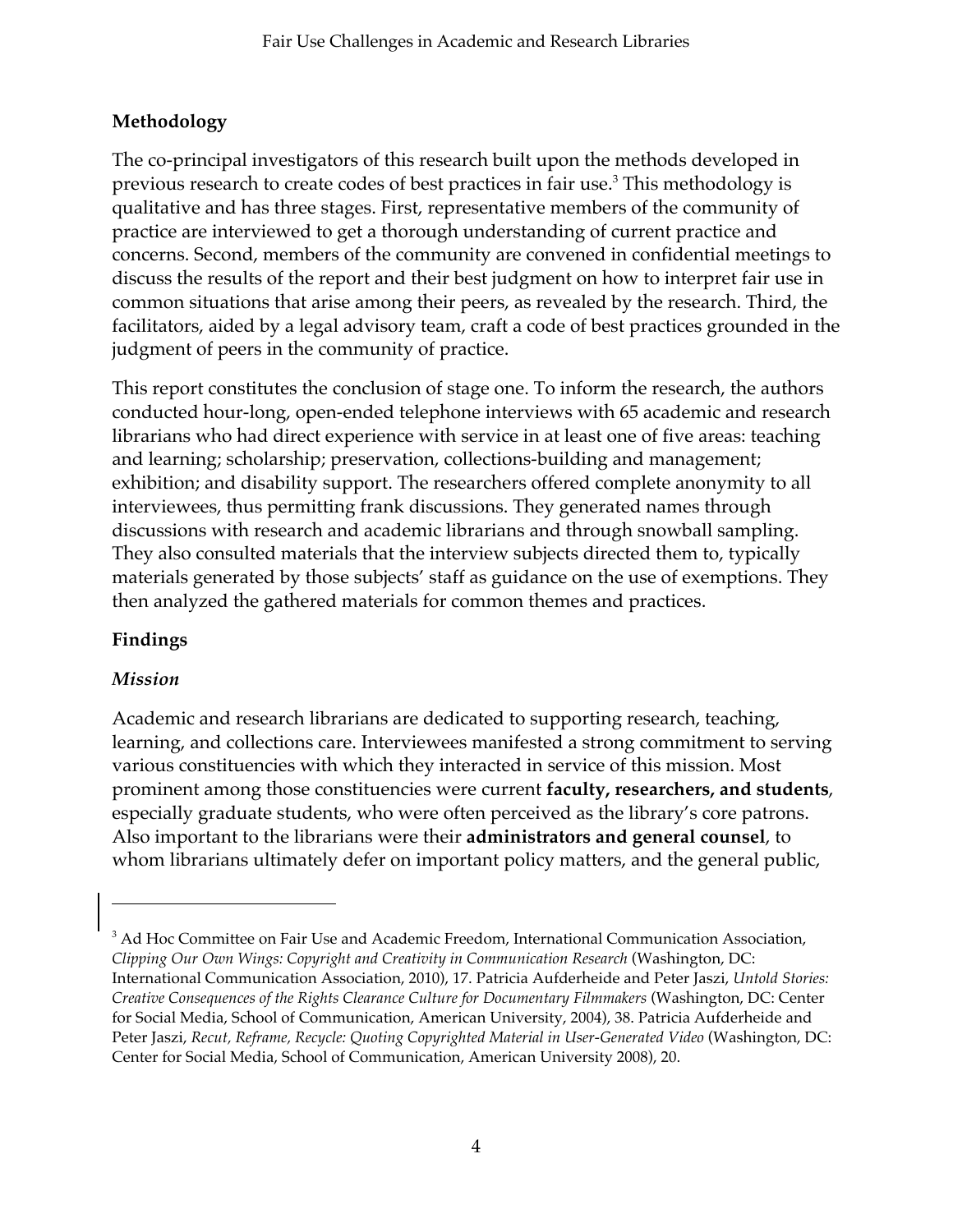to whom academic and research libraries are often open. Finally, there was a fourth vital constituency: **faculty, researchers, and students of the future**, who would depend on the responsible collection, curation, and preservation of materials today. Each constituency, interviewees noted, has its own priorities and concerns. Acutely aware of those many priorities, interviewees reported constantly juggling the different resulting demands in order to maintain the underlying mission: to enable teaching and research today and in the future.

Some longer-serving librarians reported that institutional concerns about copyright compliance are a relatively recent phenomenon. All indicated that today, copyright decisions come up constantly for librarians working in furtherance of library mission. One interviewee told us, "I've seen a marked shift about knowledge of copyright, that now you need to understand copyright to be an effective archivist or librarian. That wasn't as true when I joined the profession." Unlike in some communities of practice, interviewees appeared relatively unconcerned about the consequences to them personally for making a potentially infringing decision. They often exhibited clear concern, however, not to jeopardize their institutions, either by triggering adverse legal action or by harming the institution's reputation. At the same time, they often noted that their primary mission was to enable teaching, research, and learning, and that they needed to do what was necessary to make that happen, including making judgment calls about use of copyrighted material.

Many research and academic librarians also routinely act as the de facto arbiters of copyright practice for their institutions. While some interviewees were comfortable sharing or even ceding responsibility for making these decisions to faculty and graduate assistants, for example, others believed the primary responsibility for managing access to materials should continue to rest with the library. Interviewees worried that some faculty are too confident, that "if it's for education, then it's automatically fair use," and others worried faculty may not have the time or attention to devote to thinking about fair use. Some interviewees felt faculty didn't realize what they were allowed to do under fair use and other education-related copyright limitations and exemptions, and needed encouragement to take advantage of their rights. Consequently, they often assumed responsibility for determining whether a use is sufficiently related and tailored to educational purpose to satisfy the legal requirements of fair use.

When librarians have questions about copyright law, they have a variety of legal resources to which they can turn. Some reported having access to either specialized legal counsel located within the library, or staff members with specialized training who serve library copyright needs full-time. These interviewees reported making good use of such in-house expertise. Typically, however, the most important resource is university counsel. Interviewees described having varying levels of access to legal counsel, and they described counsel with varying levels of familiarity with copyright.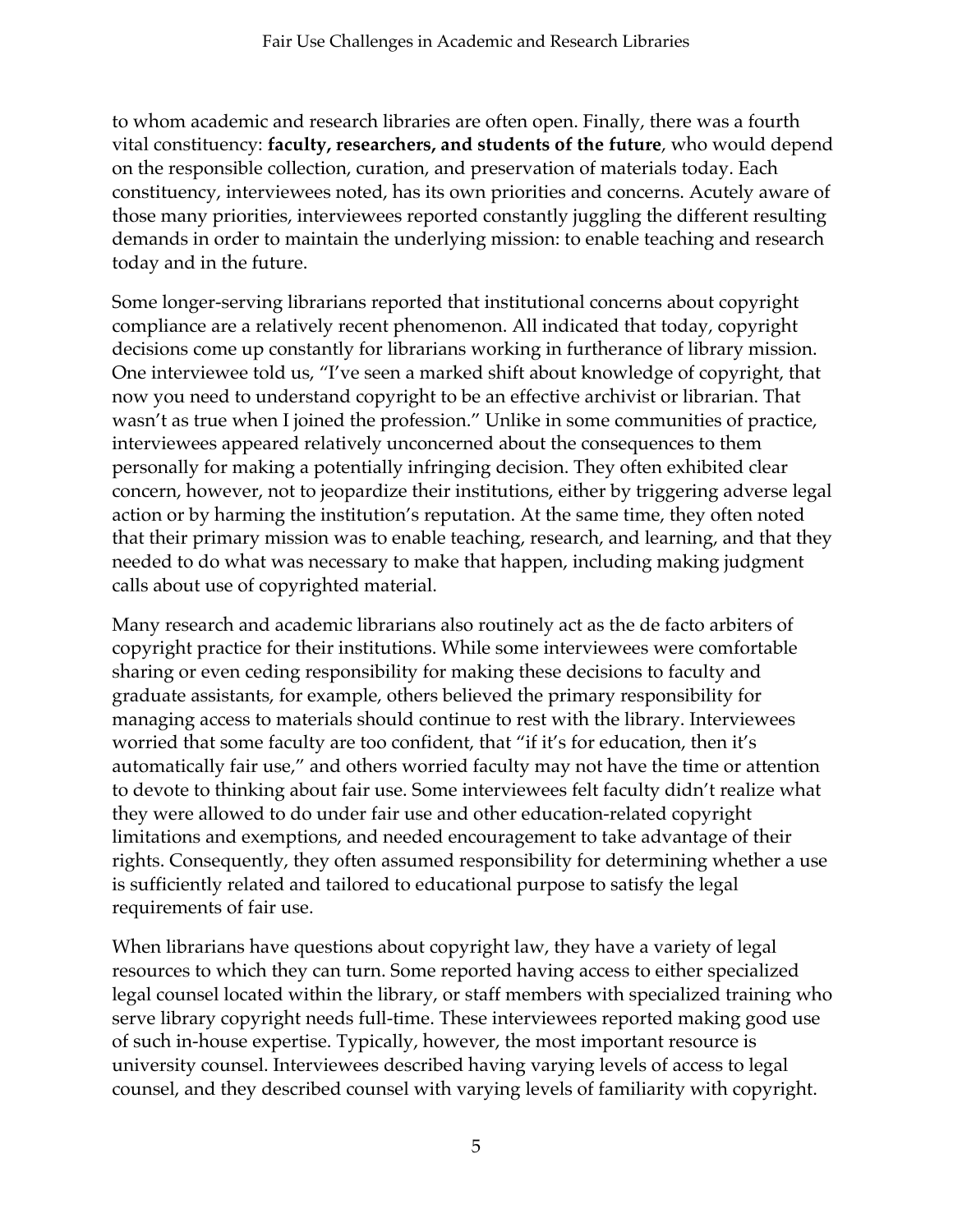Some described university counsel who were fairly easy to reach, but not always fully conversant with copyright law or with library practice. Many, however, described university counsel offices that were too busy with other pressing legal concerns to answer library questions, whose answers did not necessarily give full weight to library mission, or both. In general, while greater access to advice gave interviewees significantly greater confidence in their decisions, all still served as front-line decisionmakers, and most found themselves to be the de facto copyright policymakers at their institutions, as well.

Some interviewees expressed discomfort at playing this role. One interviewee described it this way: "I feel I have two roles, because on the one hand I want to shield the university from risk, but on the other hand I want to push the barriers as much as I can." Many noted that they were not lawyers, were not trained in copyright law, and could be neither prescriptive toward their patrons nor authoritative on legal judgments. Interviewees also believed that they were not as well equipped as faculty to judge whether particular material serves a valid educational purpose. Another interviewee said, "Even though this isn't my job, I end up doing it! And I feel like someone should be dealing with this. I'm no expert, but I feel like it's important..." Because they felt a duty to ensure the responsible use of library materials, interviewees found themselves in the position of internal, institutional copyright gatekeepers.

Working to balance risk exposure of the institution for copyright infringement with the obligation to enable teaching, learning, and research, librarians frequently focus their efforts on minimizing the perceived risk of a lawsuit without first considering what their rights, and those of the communities they serve, actually are. Risk management strategies included keeping what they considered risky practices obscure, following arbitrary quantitative guidelines, and discouraging the use of materials associated with litigious rights holders. One interviewee described criteria for choosing a media platform in terms of risk management: "[I]t had to be something they could hide behind a firewall so only [my university] has access—not search engines and entertainment industry spies." He continued, "It's not that we think we're doing the wrong thing. We just don't want to be the test case and drag the university through that." While some interviewees engaged in risk management reasoning without first determining their rights under fair use and other copyright limitations and exceptions, many clearly separated the considerations and took their rights into account when deciding what level of risk a particular practice involved. Interviewees who made risk management decisions without first determining their rights explained that they did not understand their rights with sufficient confidence to warrant taking them into account.

# *Teaching/Learning*

Interviewees encountered fair use questions in making materials available for the work of teaching and learning in two general areas: curriculum material for coursework, and faculty/student copyright education.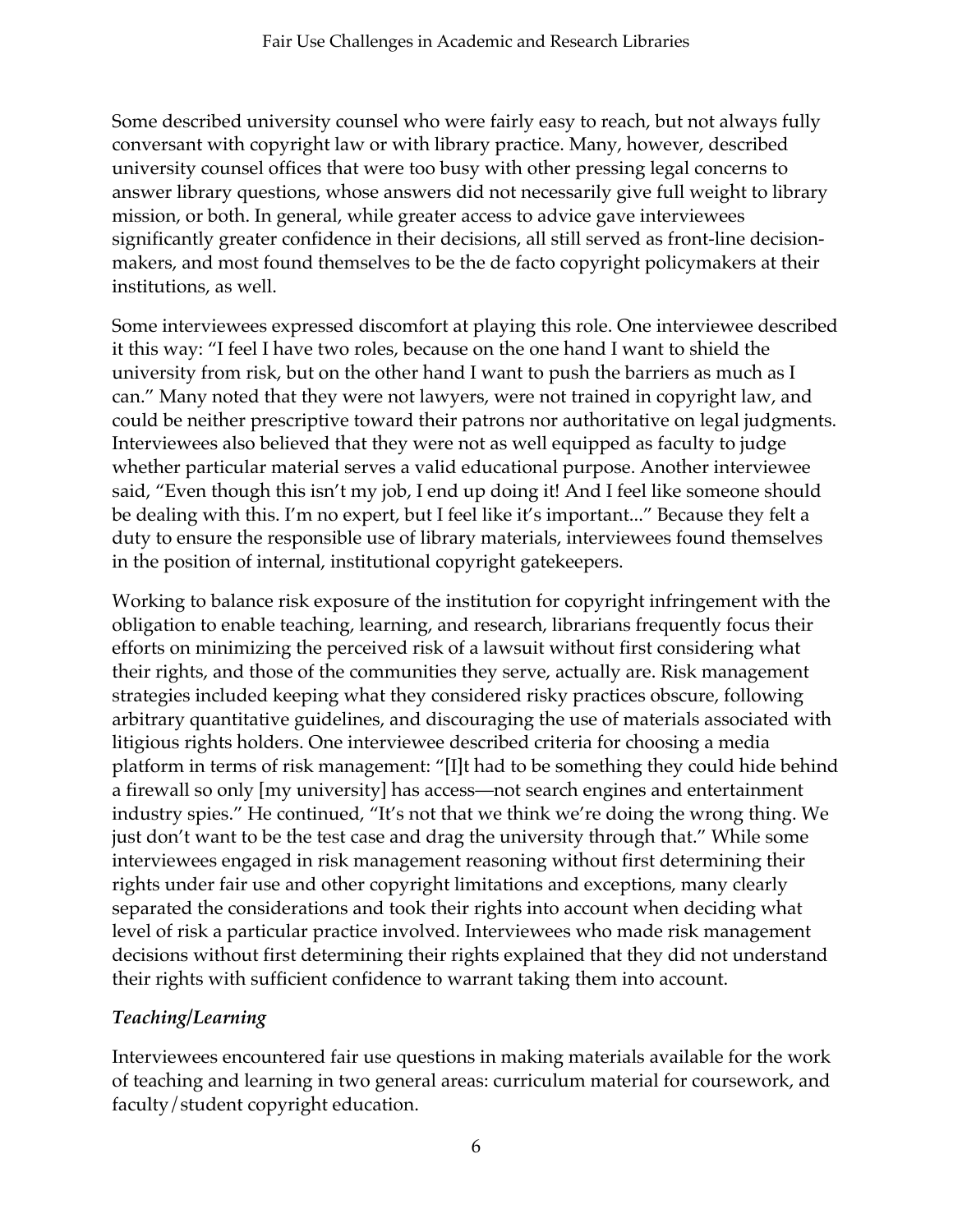Interviewees' most prevalent concern was "e-reserves"—finding a reliable way to assess what kinds of works, how much of a given work, and how frequently a given work could be made available for teaching electronically under fair use (e.g., in electronic reserves or via course management systems such as Blackboard and Moodle). Interviewees often found themselves in charge of decision-making. Most interviewees believed that library provision of learning materials on e-reserves or in course management systems generally should be associated with organized learning activities, but they varied on how to determine appropriate context.

Some interviewees faced challenges in helping faculty use teaching resources with uncertain copyright status. Many art and art history teachers, for example, have compiled sets of slides over the years whose origins are obscure—e.g., amateur photos of sculpture or paintings where the professor cannot recall the identity of the photographer. Science professors raise similar concerns over transparencies and illustrations long divorced from their original context.

Interviewees' strategies to deal with their uncertainties included access control (in some cases tailored to educational purpose, in others designed simply to minimize visibility), limitations on amount of use, postponement of decision-making, and the shifting of responsibility to other departments.

Access control techniques for e-reserves included requiring physical presence in the library or on campus, limiting the time materials could be available, and requiring authentication for access. While sometimes interviewees simply hoped to limit visibility of their practices, in many cases they were attempting to conform to or approximate constraints suggested by Section 108 or Section 110(2). For some interviewees it was not clear exactly which legal provision their policies were designed to follow.<sup>4</sup> In some places, interviewees provided an array of materials to students while they were in a course, but cut off access the moment the course ended, foreclosing informal learning or even finishing an uncompleted course. In other places, only students enrolled in a particular class could access assigned materials (and only assigned materials) in a password-protected course management system. Practice varied across the spectrum of choices, and many interviewees were uneasy about their choices and concerned that they may not be meeting the needs of patrons. Others, however, were confident that

-

<sup>&</sup>lt;sup>4</sup> It is often advisable for librarians to look first to more specific exceptions before using a fair use rationale to accommodate their practice. Even where a librarian moves to fair use, her policy-making can be guided by common sense considerations from all sources, including other legal provisions. At the same time, the fair use doctrine exists to complement and supplement other, more specific copyright exceptions; strictly speaking, therefore, it is not subject to the limitations described in those other sections. Navigating this relationship between fair use and other provisions may be one of the most complex and interesting challenges librarians face.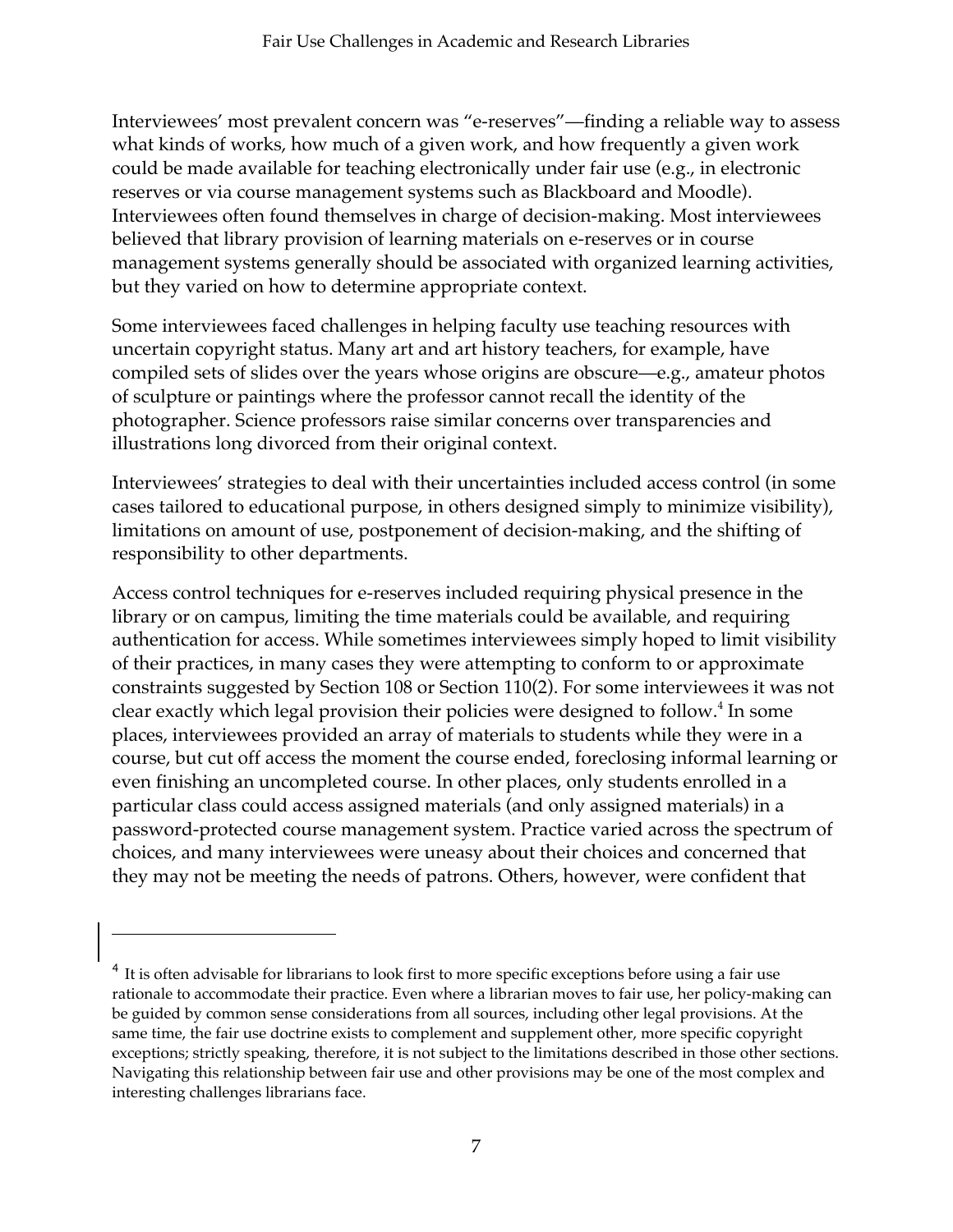their institutions had found e-reserves policies that properly took advantage of fair use to serve library mission.

Interviewees reported a wide range of policies to limit placement of materials on ereserves. They imposed limits—sometimes based on arbitrarily precise quantitative limits, sometimes a judgment call of the librarian, sometimes on a judgment call by faculty, graduate students, or a student worker—on the amount of material that could be posted from a single book or video or CD. One interviewee described her institution's policies as evolving to become more expansive, but still bound by percentages: "When I first started this position about three years ago, 10% was the limit. Now we'll typically do 15% to 17%. Generally less than 20% of a book." Interviewees had also considered whether an item could be posted repeatedly across several quarters or semesters; policies ranged from permission to post indefinitely, to posting every other or every three semesters or years, to never permitting repeats. In one case where an institution's policy barred repeat use of the same material for a course with the same number in the catalog (e.g., "English 202"), the interviewee described faculty jubilation when a rewrite of the course catalog gave courses new numbers and faculty a second chance to use library materials. Interviewees usually regarded texts designed for the course in question as in a different category from compilations drawn from a range of materials.

The rising problem of how to share digital materials among instructors and classes, with the related problem of digitally anthologizing analog materials collected over time and often without provenance, was handled in a variety of ways. At some universities, commonly used course material was jointly shared under a fair use determination by multiple professors and their students. In one case, at Indiana University, a digital platform called Variations makes a vast body of music, scores, learning modules, and interactive study tools available to IU faculty and students enrolled in music courses. A new iteration of Variations will make the service available to many other campuses. In other places, attempts to share art, music, or bodies of scientific curriculum materials have simply been shelved "for now." Many bodies of material without provenance have simply been left in analog form, often in a single faculty member's collection.

Interviewees also noted a common trend to shift responsibility for making fair use determinations of teaching materials away from libraries toward faculty or the technical staff who manage the course management system. Some interviewees' frustrations about ambiguity in interpreting fair use left them conflicted about ceding control in this area. They worried about damage to the library's mission: If digital teaching decisions move outside the library, would users become over-cautious in their copyright decisions, since they did not share the librarian's culture of service to present and future scholarship?

In applying fair use determinations to curriculum materials, interviewees consistently treated cases differently based on medium, a distinction fair use law itself doesn't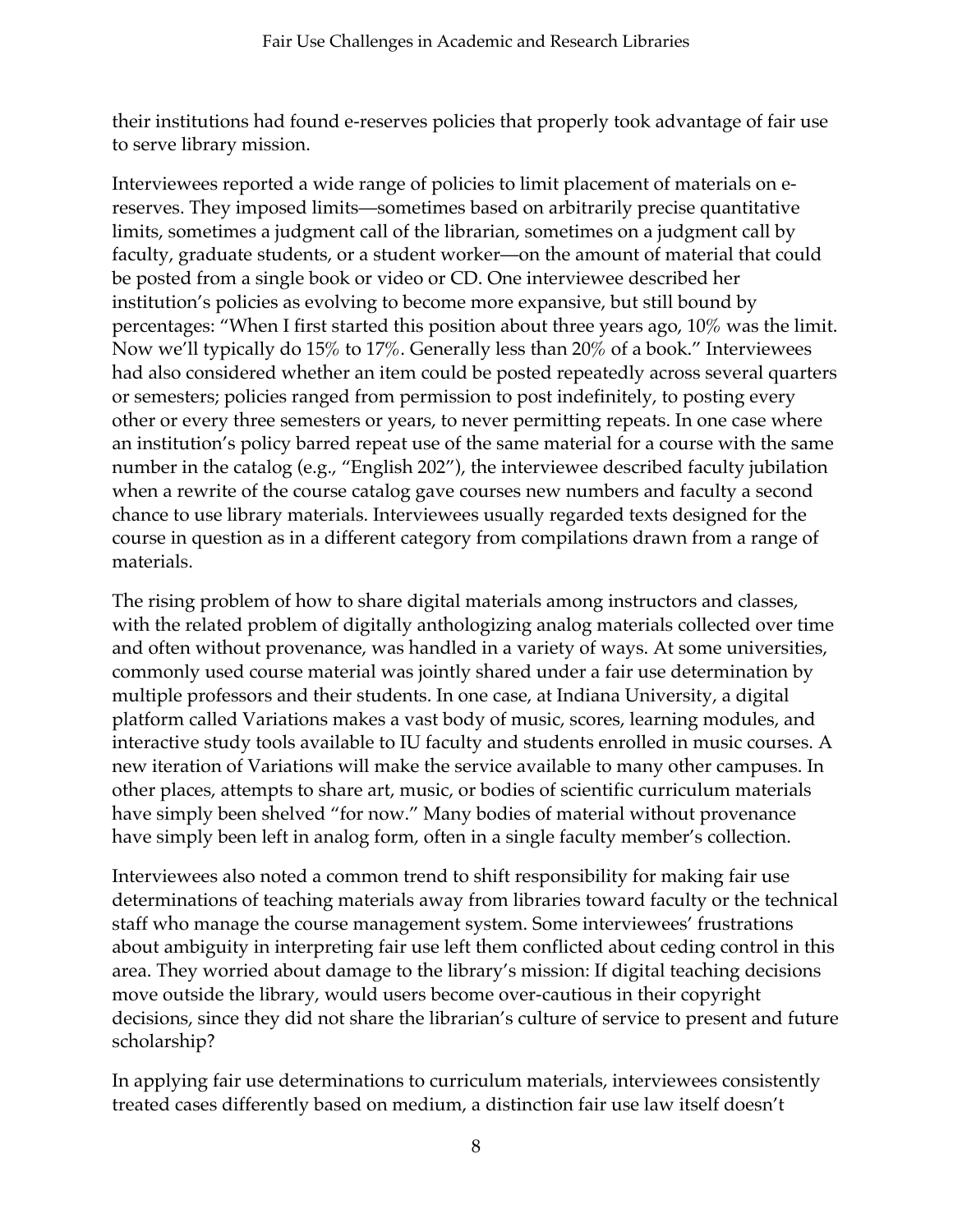recognize. Interviewees were most confident in applying fair use to text, less so for music, and least of all for the most novel kind of materials: video. The question of video streaming was an emerging issue for them: as faculty increasingly incorporated video snippets into their presentations and assigning videos for class, students increasingly pressed for digital and off-campus access to such course materials. Practice among the interviewees varied widely, from on-and off-campus digital access to entire films (for example, for language classes), to access to clips for a prescribed time within a course (only for students or faculty of that course), to simple postponement of any decisionmaking about video access.

Interviewees often displayed an intriguingly anomalous bias in favor of vendors of specialty video material, including documentaries and films made specifically for the educational sector. While interviewees were generally respectful of vendors to the educational sector, specialty video distributors were sometimes given a special place and positioned as surrogates for the independent filmmakers whose films they make available. Those interviewees who displayed this attitude described applying fair use charily to this material, suddenly emphasizing the fourth factor—effect on the market as the most important. They repeated with some conviction the vendors' arguments that if libraries take advantage of fair use rather than pay distributors for each new use or format, specialty filmmakers (and by extension their specialty films) may cease to exist. By taking responsibility for the continued profitability of vendor business models, interviewees had, in effect, adopted vendors as one of the constituencies that they serve.

Interviewees also regularly assumed the duty of providing copyright education to patrons and staff. Since they themselves were typically working from risk management calculations that were not grounded in a full understanding of their legal rights, they were not well-prepared to share an understanding of those rights with their patrons. Instead, they shared distilled and simplified versions of their own risk management calculations. Interviewees usually correctly understood fair use as a rule of reason—a part of the law that requires interpretation on a case-by-case basis—but many of them showed anxiety over how to conduct that reasoning. Moreover, they often faced patrons who demanded certainty—"tell me exactly how much of the book I can include"—or wanted librarians (who typically did not know the teaching objectives a particular use was intended to serve) to do all the decision-making for them. Interviewees often also supervised staff, including work-study students. Even interviewees who considered checklists and quantitative guides unduly limiting commonly instructed students and staff to employ them, telling us, for example, "Staff need or want black and white rules." In some contrasting instances, however, interviewees reported simply telling staff to use common sense; in close cases, the staff members were instructed to check with the supervisor. Librarians also found it frustrating not to be able to draw on a consensus about fair use at copyright workshops for faculty (and similar settings), and regretted having instead to use phrases such as "probably ok, but different people say different things" and "you should be in the clear, but some librarians don't share my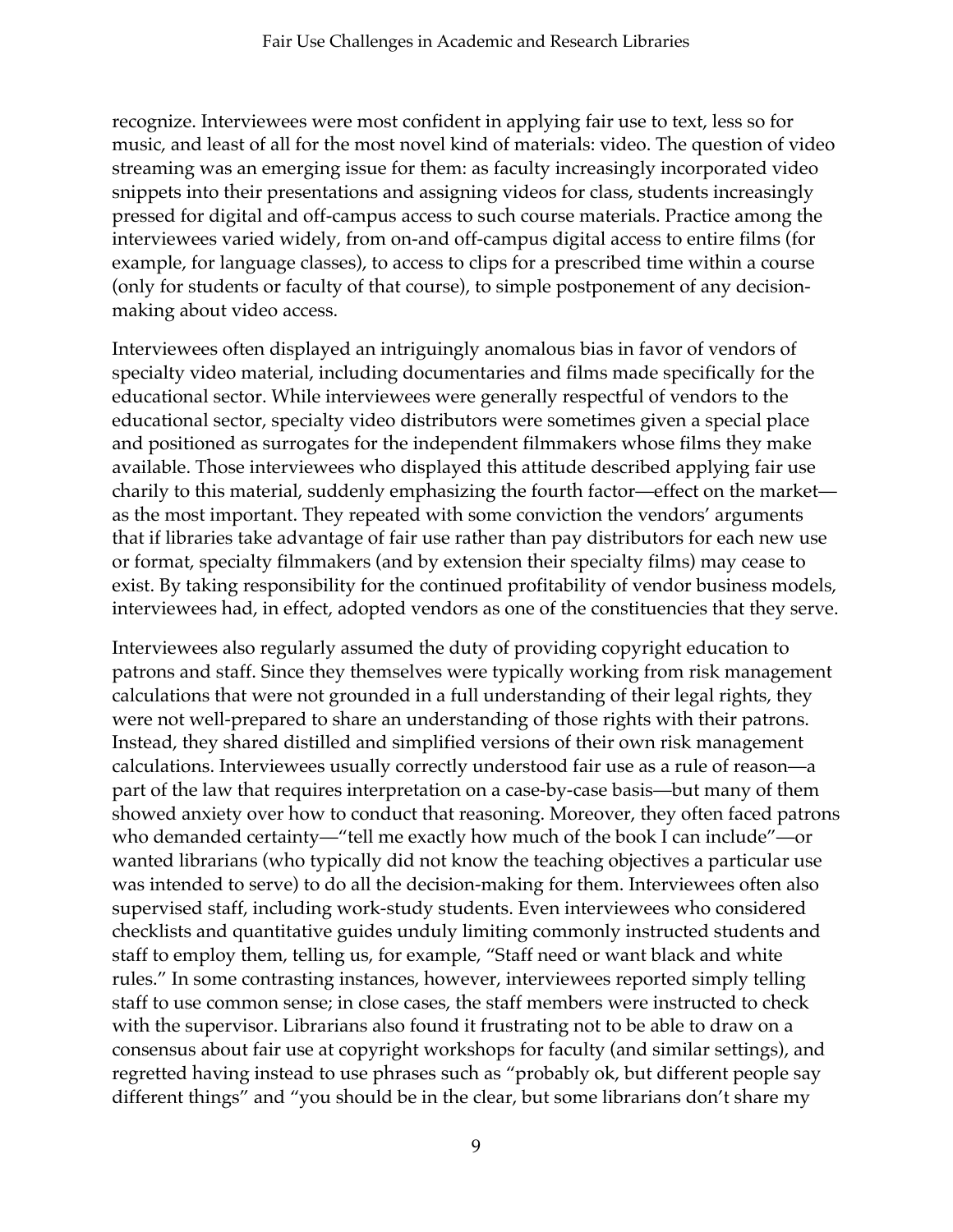view" or "you should probably get permission, though there are some who would say you're OK." Their advisees were frustrated as well by this lack of consensus, and some librarians felt the workshops and advice sessions did as much to discourage as to encourage the fair use of library materials in teaching. As one interviewee put it, "I call myself 'The No Lady.' I often say, 'You know, I would not encourage that, but it's up to you.'" Another said, "When I explain how complex the situation is, they unfortunately leave more confused and frustrated than when they came in."

# *Scholarship*

Interviewees also encountered fair use decision-making when facilitating scholarship, including consulting with faculty and students on contract terms with their publishers; digitizing library collections; overseeing access to collections, especially special collections; and managing interlibrary loan.

Interviewees reported that faculty frequently looked to them for help with permissions for publications, as did graduate students working to manage permissions for theses and dissertations. Often faculty and students had postponed any copyright concerns until the moment of publication, found themselves faced with editors with strict permissions requirements, and wanted immediate help. One interviewee was saddened by the impossible position a publisher created for a scholar at her institution: "This poor guy wanted to use things so old they were long since out of copyright, [but] the publisher absolutely would not publish images for this article without permission." Interviewees expressed frustration at not being able to provide fair use alternatives to getting affirmative clearances for everything. Electronically filed dissertations also caused uncertainty and frustration for interviewees, both because quantities of third party material incorporated in dissertations are increasing and because of concerns for the ease with which others might copy or redistribute this material. Although most understood intellectually that neither doctoral candidates nor their institution were responsible for downstream uses of copyrighted material that they had quoted appropriately, doubt about what uses actually were appropriate complicated the situation. Moreover, in many cases interviewees did not see the dissertations until they were ready to be deposited—and after they had been submitted to a vendor such as ProQuest, which requires permissions for all incorporated copyrighted material (or its removal). In those cases, interviewees simply did not know what had been left out of the dissertation, and they suspected that useful material might have been excised. In some cases, they fielded questions from graduate students still in process of writing their dissertations, who confronted confusing requirements about permissions. They wanted to be able to give these students a clearer understanding of fair use determinations than they were able to provide.

In some cases, interviewees drew attention to the possibility of using open access or Creative Commons publishing models to ensure their own work is not so difficult for future scholars to use. While a move toward new models may help future generations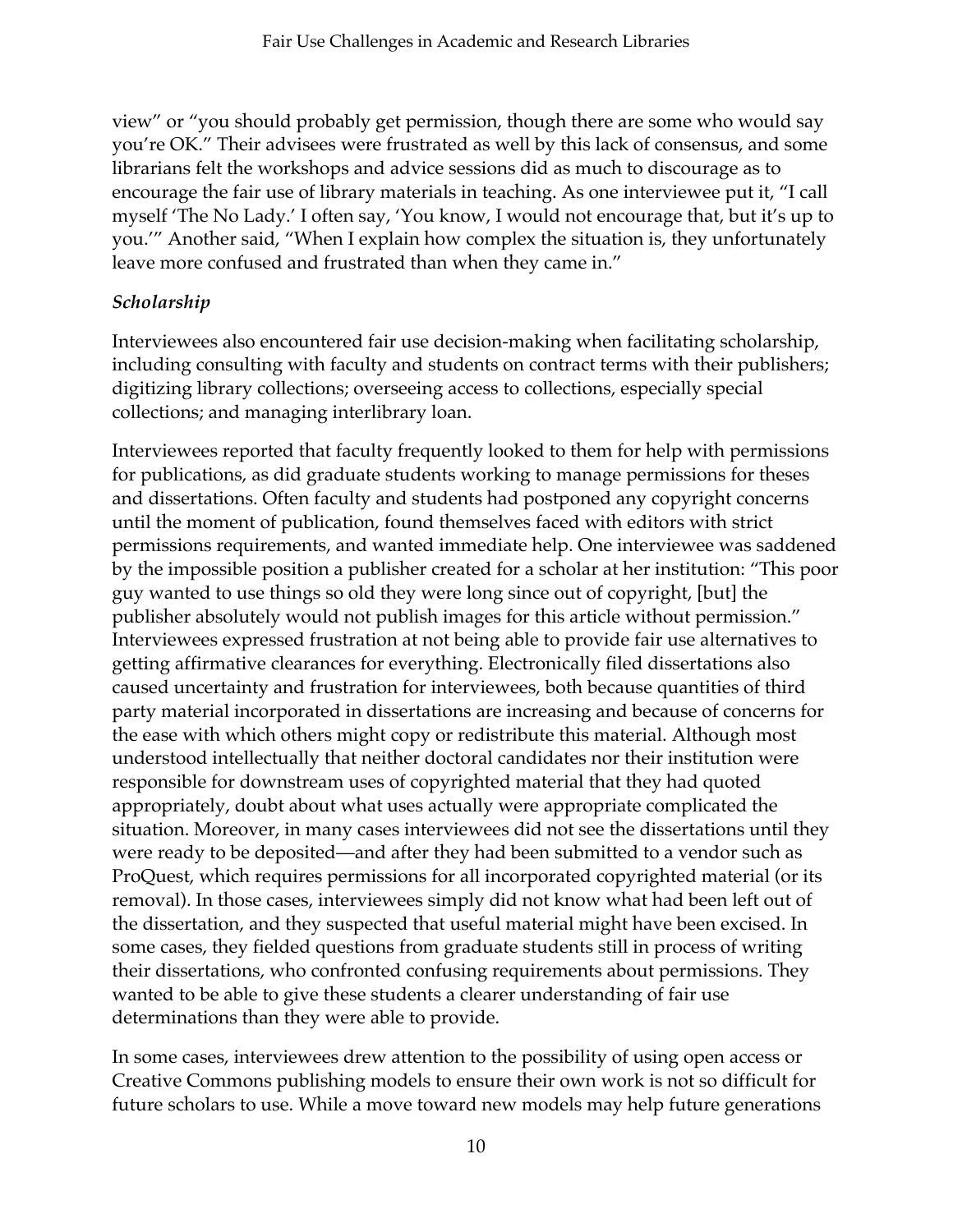of scholars in some aspects of their work, interviewees understood that this long-term strategy is no substitute for confident counseling on fair use and related exemptions here and now. Not only do new distribution models not solve researchers' pressing current needs to make reasonable fair use of copyrighted material, some noted, but they will never address the problem of accessing copyrighted material that has not been disseminated under an open access model—which is the case for most work generated within commercial culture.

Potentially infringing patron use of library materials was a source of concern for many interviewees, especially at universities with active public demand for unique or special collections—for instance, where university libraries hold local newspaper records, or historical and personal records related to a topic that is of great interest to the public. Interviewees reported employing access control to mitigate this concern—for instance requiring visitors to be present on library property, even when material could easily be made available digitally. Other librarians interviewed required visitors to sign a document saying that they were using material only for research purposes. One interviewee described a long and frustrating interaction with a reporter who wanted access to a rare manuscript of a musician's lyrics: "In the end we gave them a digital scan and then had them sign a form. We were putting them off for weeks, though. And that served nobody. Now they've published a very interesting article about our collection." Imposing barriers bothered many librarians, who said they were uncomfortable with effectively discouraging people from legitimate use of library materials and imposing onerous burdens on the researchers who do use them. Some bemoaned the fact that after encountering obstacles, patrons with what they regarded as a legitimate claim to use materials simply never returned.

Increasingly, academic and research libraries strive to digitize existing holdings and make the digital versions available in some way to patrons. This goal accords with the mission of facilitating research and can be an important input into teaching and learning. Because digitization is subject to significant economies of scale, many projects will only justify investment if the subject collection is sure to reach a threshold size. The perceived ease or difficulty of determining rights questions can therefore be determinative of which projects go forward. Interviewees suggested that at least some projects have been stymied by the perception that fair use determinations would be too difficult to do at scale, or that the doctrine is too limited to support a large-scale effort. Where projects did go forward, interviewees were often concerned about how much of a given work or collection would be legal to digitize and how much access to provide to the resulting digital files.

These decisions were further complicated when interviewees faced the question of digitizing entire collections. In such cases, librarians may be doing little active curating, and perhaps might be offering materials that can be disaggregated and reaggregated at will. The challenge is particularly steep when librarians confront mixed collections that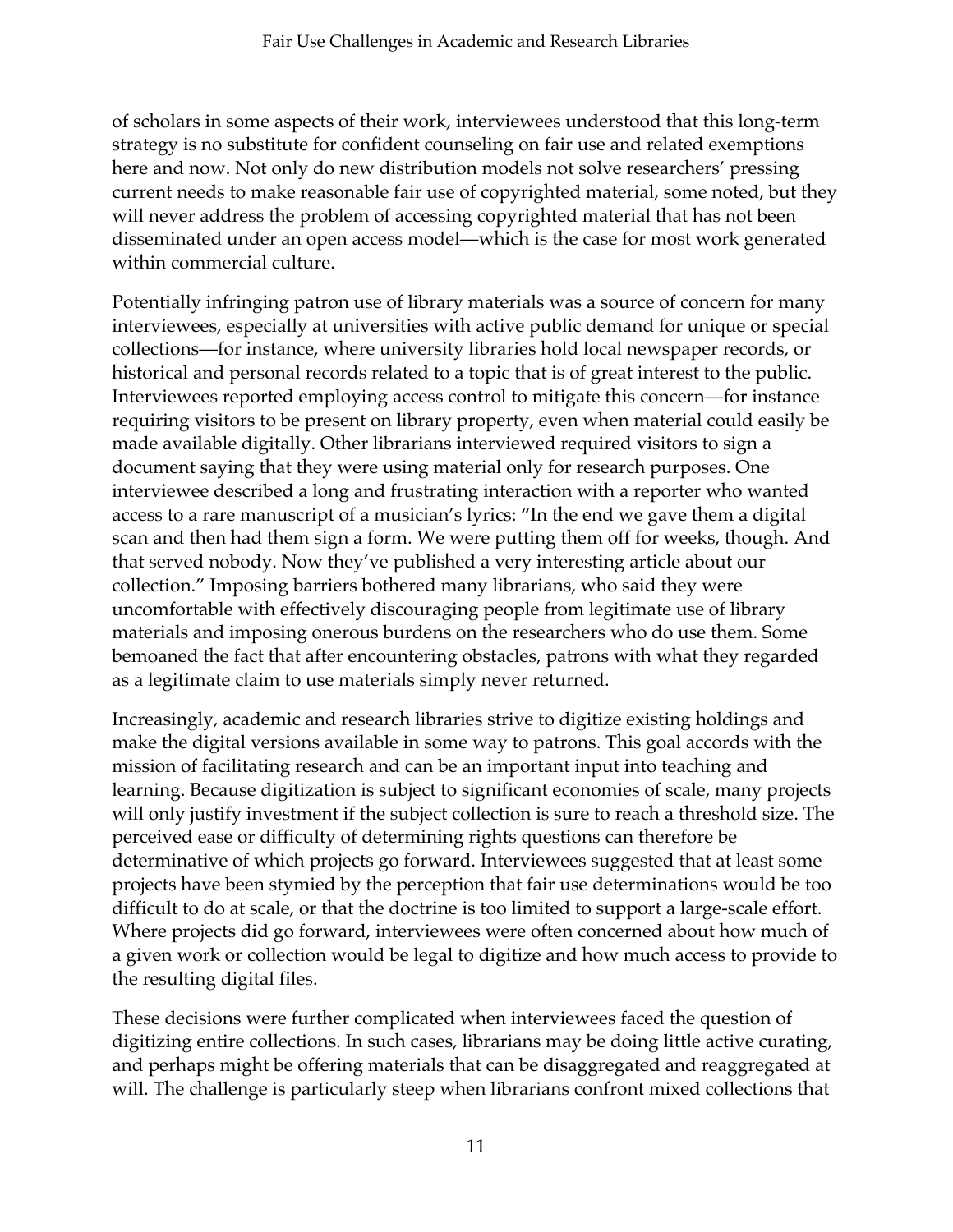include "orphan" works (works whose copyright-holder is unknown or unreachable) and works, such as musical recordings or video, that implicate multiple rights and rights holders.

Interviewees dealt with their concerns by a combination of limited copying and access control. Faced with the challenge of what and how much to copy, a few were simply postponing digitization. When they did digitize, as most did, they almost universally chose to digitize public domain materials first, regardless of scholarly needs, in order to avoid copyright questions in the short (or even medium) run. One interviewee gave this common characterization: "We have a lot of things in the public domain, that's the 'easy pickins' for digitization…. We haven't gotten into controversial ground." They would prefer, interviewees noted, to be able to establish priorities on the basis of patron needs and interests. One music librarian told us, "If we could choose what to do without copyright, we would do things very differently. We have astonishing holdings across the spectrum, but the holdings used most extensively are [twentieth century composers]." Some reported "cherry-picking" collections to exclude from digitization those actually or potentially copyrighted items that were perceived as riskier. One interviewee described his perception of risk in this way: "I wouldn't have much concern about digitizing the diary of a 1905 homesteader, but I would have a great deal more concern about digitizing the papers of [Elvis Presley]." Interviewees were keenly aware of and deeply disturbed by this distortion of mission and the incompleteness of resulting digital collections. Archivists expressed a particularly strong ethical obligation to present collections in their entirety and had deep misgivings about making only a portion of a collection available digitally.

Addressing the challenge of how much access to provide to digitized collections, some simply postponed that decision, leaving digitized collections inaccessible for now. Some required users to sign a release saying that they were employing this material for research purposes, and some required users to access material on site. Some permitted open access to digitized collections, with a disclaimer on the website.

Interviewees also faced frustration in meeting mission when contractually permissible uses of digitized databases stopped short of what otherwise would be allowed by fair use. For example, several interviewees had experience helping researchers conduct large-scale, "non-consumptive" research using databases of scholarly work. Using their own computer applications, scholars can retrieve and do automated textual analysis across large numbers of articles to develop useful meta-analyses and finding aids. Because these cutting-edge research projects involve automated finding and retrieval of large numbers of articles, they often run afoul of license terms that prohibit automated or large-scale retrieval of articles. Interviewees said researchers typically assume their activities are reasonable uses of the databases, and when publishers cry foul the researchers are bewildered by this limitation. One interviewee told us, "The frustration is pretty great, and I have to relive it with every researcher that enters this realm."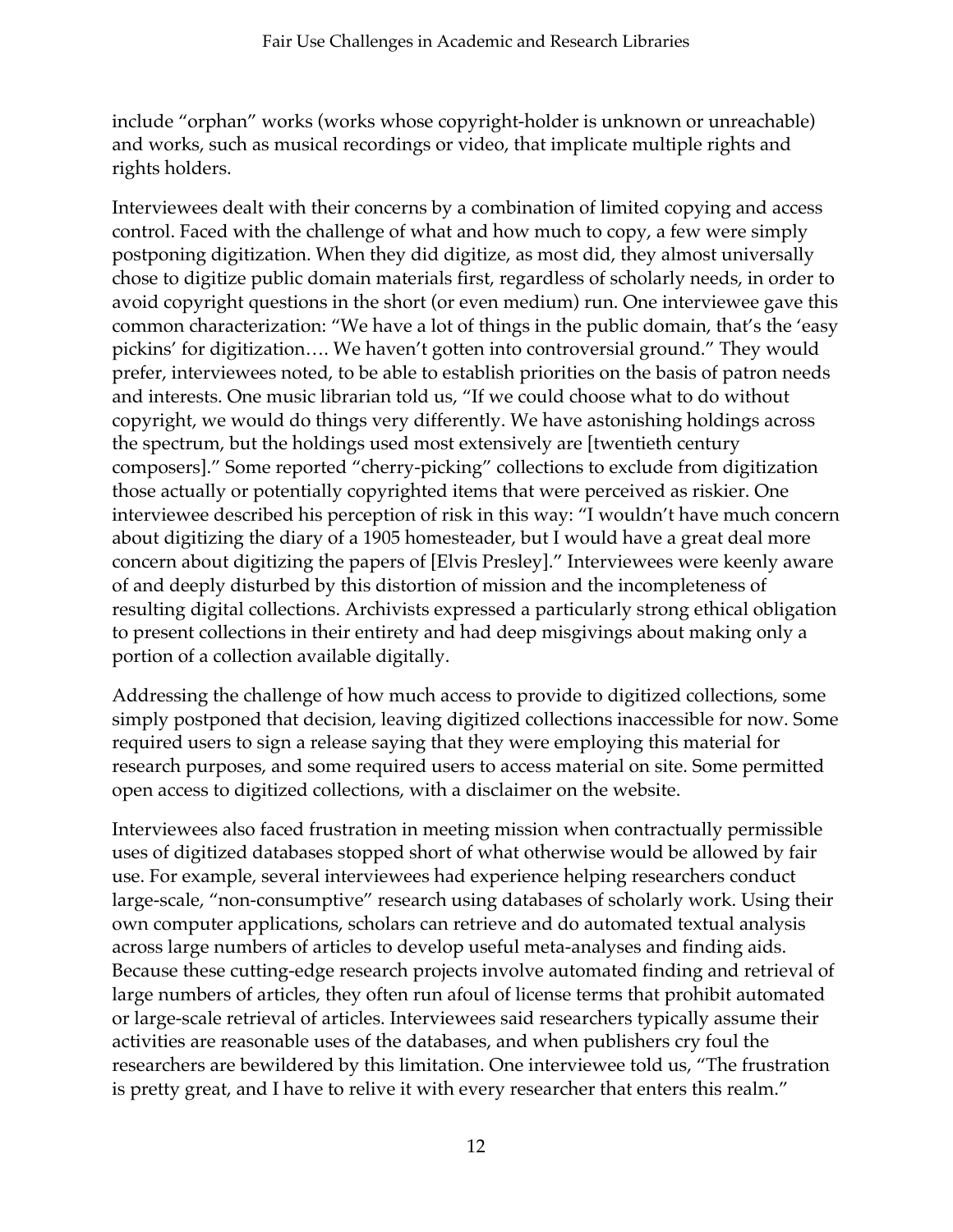Neither the interviewee librarians nor the scholars they support could find a way forward when confronted with license terms that forbade these non-consumptive fair uses. The net effect has been to render promising new research methods completely off limits at some institutions.

Interviewees reported that interlibrary loan (ILL) decision-making rarely involved even a discussion of the potential applicability of fair use. Rather, they typically applied a rubric suggested by the National Commission on New Technological Uses of Copyright Works (CONTU) in the late 1970s as an interpretation of Sec. 108(g). Under this quantitative bright line test, known as the "rule of five," in any given year an institution may request through ILL no more than five copies of articles published in the previous five years by the same periodical, and may make no more than five requests for the same non-periodical work during the term of that work's copyright. If a library exceeds these guidelines, the rule requires it to pay royalties to the rights holder. This practice, which applies bright lines that do not have the force of law, can cost libraries significant sums of money and limit patron choice.<sup>5</sup> Several interviewees described a popular software package for implementing ILL, called Illiad, which monitors a library's requests and automatically generates a bill, payable to the Copyright Clearance Center or to individual rightsholders, for each ILL request in excess of the rule of five. While some interviewees had not considered whether the rule of five was limiting their ability to serve patrons, others decided to follow more flexible ILL practices.

The increasing amount of digitized and licensed material in library collections created new ILL questions for interviewees as well. Licenses for access to journal articles may not allow a library to provide articles through ILL to other institutions, which had been a very common way for libraries to obtain access to a single article from a journal to which they did not subscribe. For digital holdings generally, interviewees wondered whether a library could simply share a link to a digitized item, or upload a file to a shared server.

# *Preservation*

 $\overline{a}$ 

Preservation is a core function of academic and research libraries, because it serves future generations of teachers, students, researchers, and members of the public by responsible stewardship of library materials.

Interviewees reported that their preservation decisions were shaped dramatically by concerns about copyright. Practices most strongly influenced by these concerns include format-shifting of at-risk materials and materials in obsolete and near-obsolete formats,

<sup>5</sup> Kenneth Crews, "The Law of Fair Use and the Illusion of Fair-Use Guidelines," *Ohio State Law Journal* 62 (2001), 98.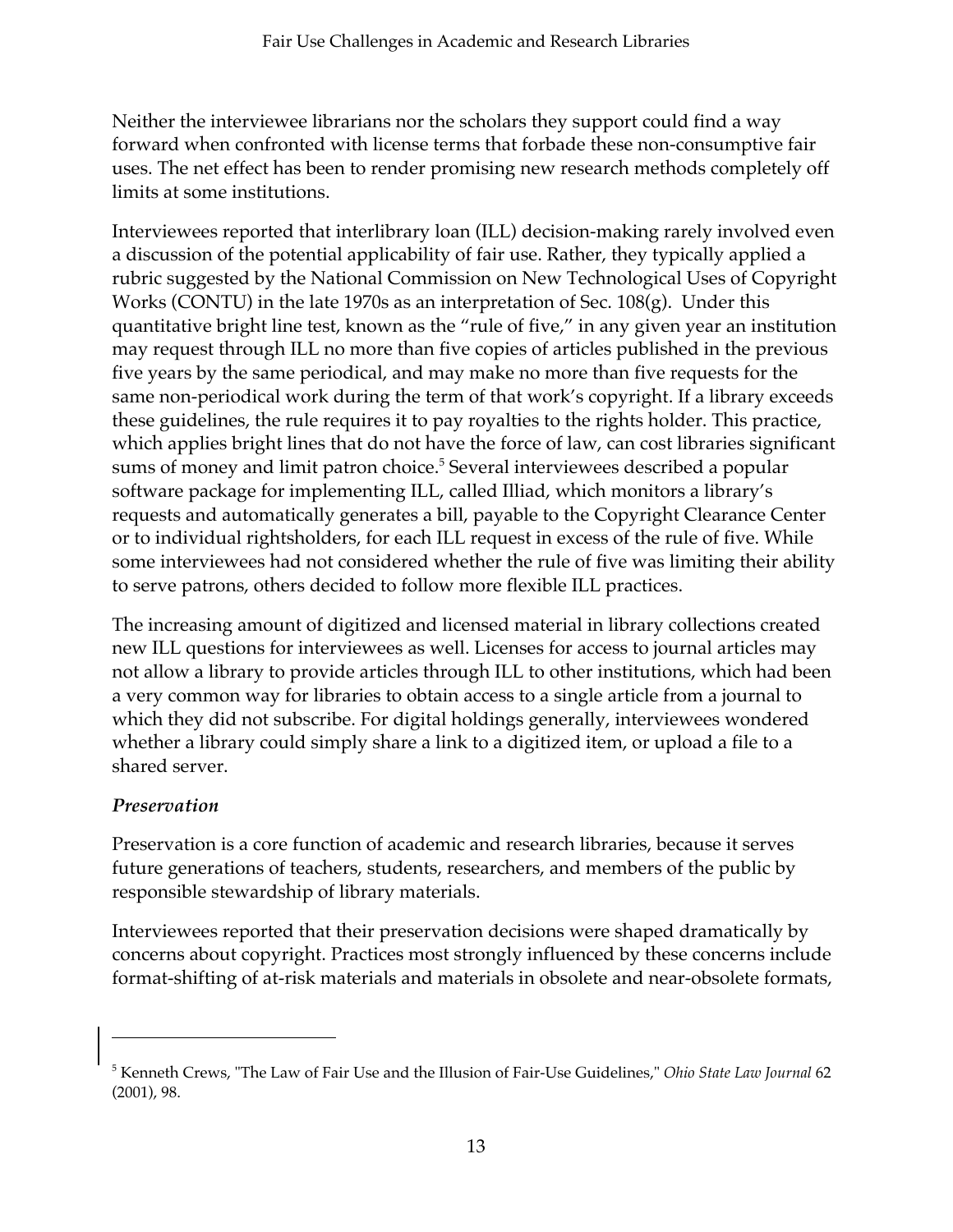archiving of online materials, and acting in the shadow of large-scale digitization projects like Google Books.

Many interviewees expressed interest in using surrogates as a way to minimize wear and tear on valuable original materials. Librarians debate whether digitization can create a preservation-quality copy of an object; however, where an item has a known defect that would be exacerbated by use over time, the item could be preserved to some extent by creating an access copy (either digital or physical) to mitigate the damage caused by patron use. This could be especially useful for works (such as books printed on acidic paper) that are currently intact but whose formats have known inherent flaws that will render them unusable in due course.

Interviewees were unsure whether this kind of "preemptive preservation" could be fair use due to confusion about how fair use relates to Section 108 of the Copyright Act. Section 108 allows for the creation of replacement copies and preservation surrogates in limited circumstances, but many librarians believe that the provision is too narrow and would not protect them in important cases. Most importantly, Section 108 seems to require that published works already be damaged or deteriorating before a replacement copy can be made, necessarily precluding preemptive measures. Section 108 also limits the use of surrogate copies in ways that made many librarians question whether creating a Section 108 copy would be worth the effort. Many interviewees understood that Sec. 108 does not limit the application of Sec. 107, and one interviewee explained that her institution chose to rely on fair use rather than Section 108 because they did not want to digitize materials if the resulting copies couldn't be used in a variety of ways: "Our workflow is about publishing, not just preservation." Another took exactly the opposite approach, more comfortable with preservation practices that involved multiple digital copies but no patron access: "Our feeling is we're not infringing because we're not disseminating, we're not making available off-premises. We're just making sure our copy doesn't disappear." Interviewees routinely wished to employ fair use as a more flexible solution in these contexts, but most lacked confidence in their ability to apply multiple copyright doctrines in this way. Where Section 108 seemed to provide a clear rule, librarians tended to apply that rule, even where Section 108 would bar useful practice and fair use would enable it.

Some interviewees used the same strategy when considering ways to make materials in near-obsolete formats available for teaching, research, and learning without compromising the original. While Section 108 provides for creation of a replacement copy where a format is obsolete, many materials are stored in formats that are dying but not yet technically obsolete, such as VHS tape. For at least the time being, machines to read these formats are still commercially available, but the formats themselves are in such disfavor that patrons simply will not use them, so that institutions hesitate to put precious equipment funds toward legacy hardware. These formats typically present preservation challenges, as well, such as deterioration or warping of analog tape.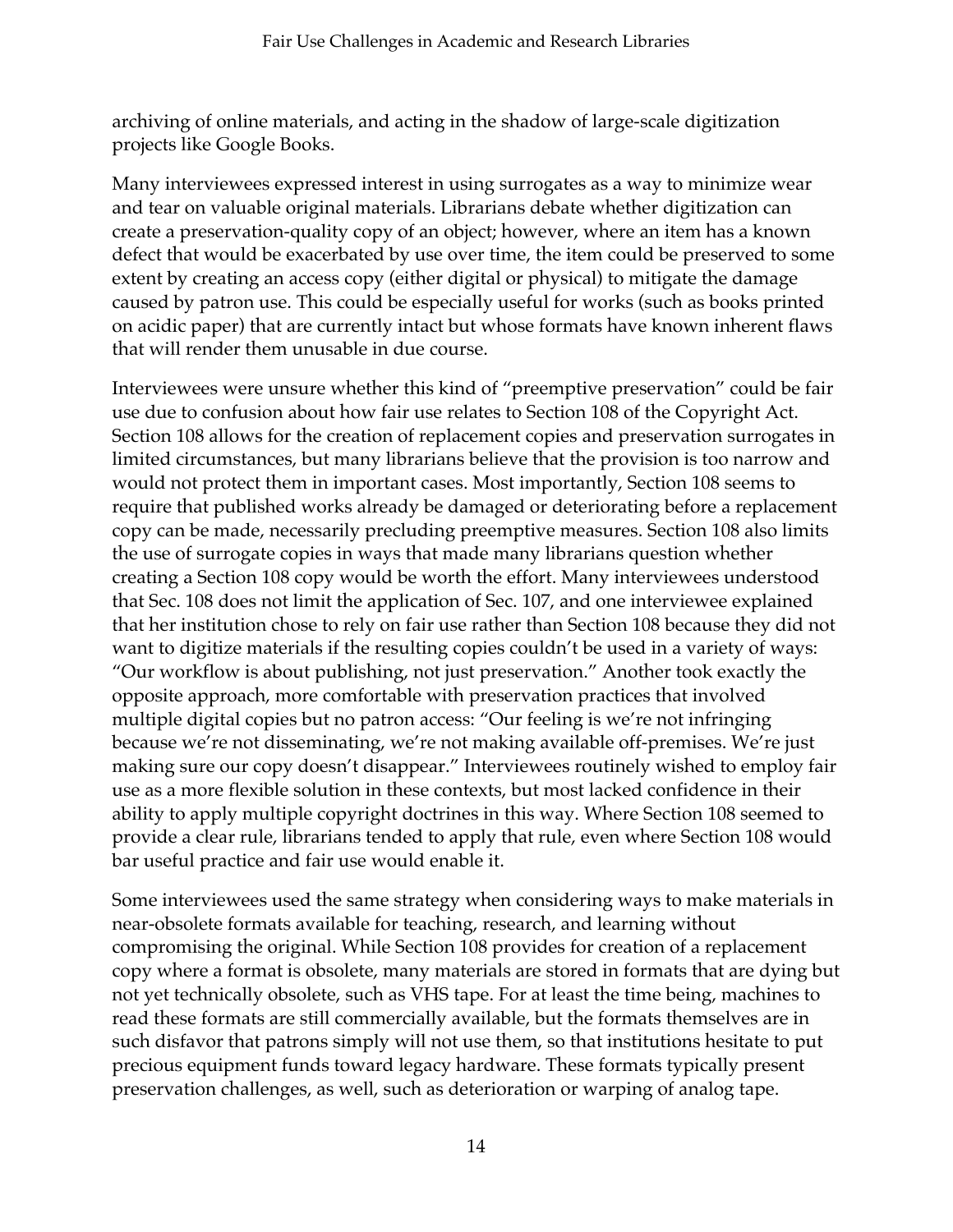Moreover, accessing materials in these formats speeds their degradation. Interviewees told disturbing stories of rooms full of aging film and videotapes that they were neither preserving digitally nor making available, due to legal uncertainty. One interviewee said, "I'm trying to take the [physical] preservation tack—good climate control, rehousing things. But we're not comfortable with format-shifting." Another described older formats as "invisible" to users, saying IT departments typically determine what formats will be accessible by deciding which players to purchase or to keep: "Now IT says, 'No more VHS on campus,' then the librarians have no say. And we can't copy it either because it's not lost, stolen, obsolete, and so on [as Section 108 requires], or if it is and we make a digital copy, that can't circulate outside the library per Section 108."

Interviewees also expressed concerns as to how to collect and preserve ephemeral online and other digital materials. Important cultural movements and events often take place online or are documented there. Increasingly, creative and scholarly works of all kinds are released exclusively online or are released in digital editions with content or features that are not recreated in physical or offline digital formats. Unlike a book on a bookshelf, these artifacts (including topical websites) can disappear at any moment and without warning. Furthermore, many digital materials (for example albums from Apple's iTunes Store or e-books from Amazon's Kindle platform) are encumbered with licenses designed for consumers, not libraries.<sup>6</sup> Many interviewees expressed a professional responsibility to ensure these materials are available for future scholars, and were interested in capturing and collecting online and digital materials for that purpose, but reported being discouraged by a host of copyright concerns.

Many interviewees expressed a preference for obtaining permission from rights holders before capturing online materials, but said that this can be difficult or impossible for a host of reasons, including: site owners or administrators are difficult to contact; site owners may not have the necessary rights in the material on their site (even if they say they do); and it is difficult or impossible to determine who, other than site owners and administrators, would be able to grant permission to collect material published on the Web. At the same time, archiving online material typically involves copying entire works. Most interviewees believed—erroneously—that fair use applies primarily if not exclusively to the reproduction of small parts of a copyrighted work.

Those who were going forward with Web archiving projects reported using riskmanagement strategies: they documented multiple attempts to reach site owners before archiving a site, posted disclaimers indicating their willingness to work with copyright holders who discovered unauthorized copies of their work in the collection, and were willing to take down at the rights holder's request materials they had reposted online

j

<sup>6</sup> D.J. Hoek, "The Download Dilemma," *American Libraries* August/September (2009): 55.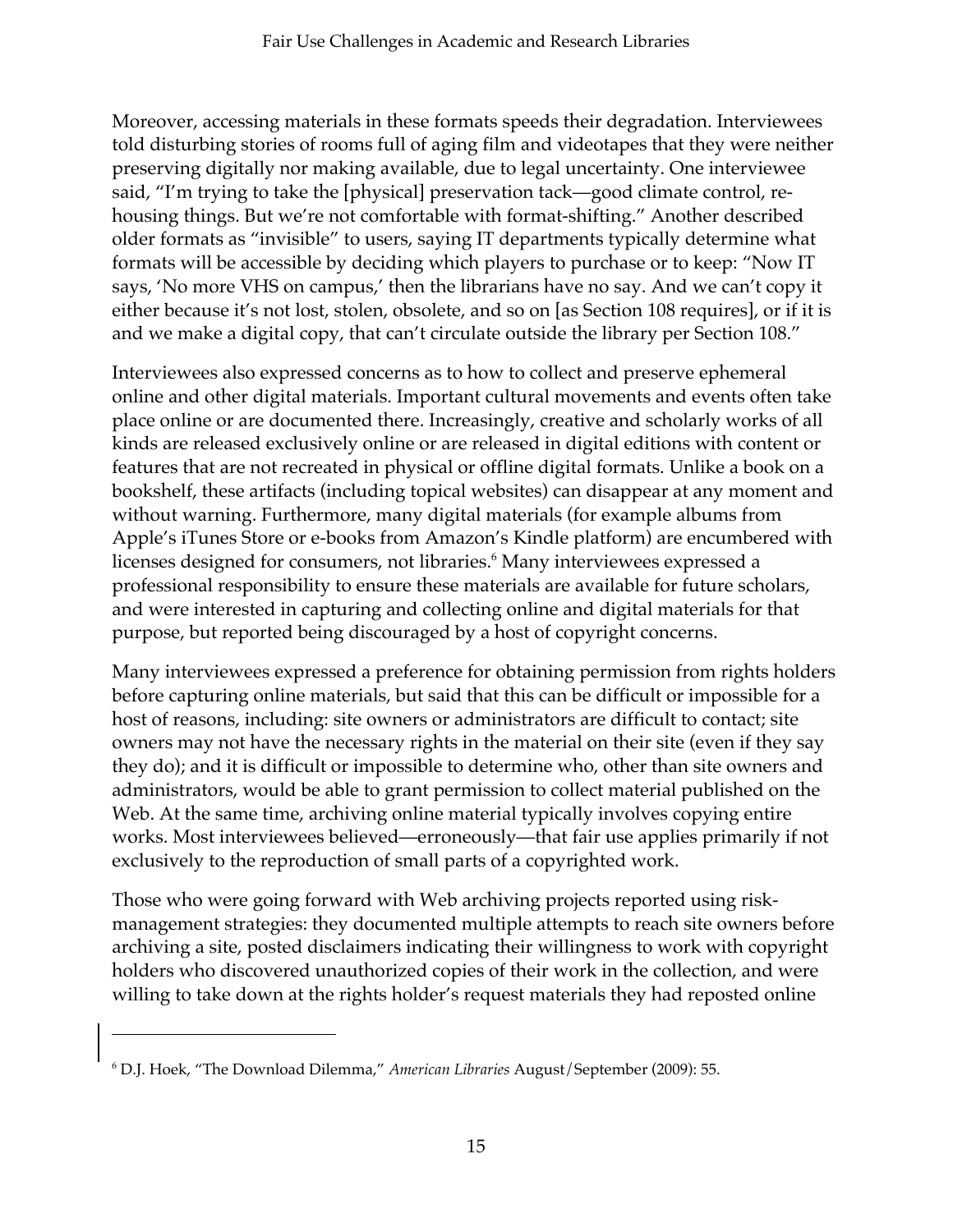without permission. Many were unsure whether collecting these materials would be considered fair use, even though most believed that collecting ephemeral online materials is important, even necessary, with or without permission.

#### *Exhibition and Public Outreach*

Interviewees also encounter fair use concerns in their public-facing activities in both physical and virtual spaces. Thus, for example, libraries mount exhibits in the reception area; they contribute to an anniversary display; they host an online exhibition; they publish newsletters in hard copy and/or online; and they showcase a particular holding-of-the-week in a kiosk on entry.

Interviewees' levels of concern and the types of action taken ran across a broad spectrum. Some simply assumed that fair use would permit them to make such displays, whether they were online or in person. In online displays, whether de facto or by design, the rendering of the objects was usually very far from a perfect copy. Others would not consider using anything without a license.

Judgments often differed with the medium of the copyrighted material, despite the law's agnosticism. Text and still images were typically seen as easy to display under fair use. Audio was sometimes treated similarly, but in other cases (e.g., where songs are played in the background to create a mood) librarians were wary of using audio in exhibitions without permission. Video was rarely used without licensing or—at the least—ongoing concern about licensing.

Many of the problems and anxieties they encountered in connection with supporting research through collection digitization occurred in the context of creating online exhibits. Donated collections often include copyrighted works of third parties (for instance, correspondence) that cannot be governed by licenses or copyright transfers from the donor. Rights holders are often difficult or impossible to find. Some collections might be presented in their entirety, but this raises questions about whether the exhibit is suitably transformative to make a fair use claim.

Interviewees often hesitated to go forward with their exhibition projects due to these issues. In particular, they worried that digital resources put up in legitimate online exhibits could be downloaded from library servers and redistributed online, and they worried about their institutions' liability for this redistribution.

In many cases where interviewees proceeded with exhibits, their institutions incurred extensive costs, including staff time to deliberate on copyright questions as well as licensing costs, and there were typically significant delays associated with these efforts. One interviewee described the process of clearing rights in association with a prominent exhibit, "For the three months before this opened, we had a contractor, about half time, and an intern working full time to sort out the copyright issues." These considerations also effectively limited how eager any library was to engage in outreach activities.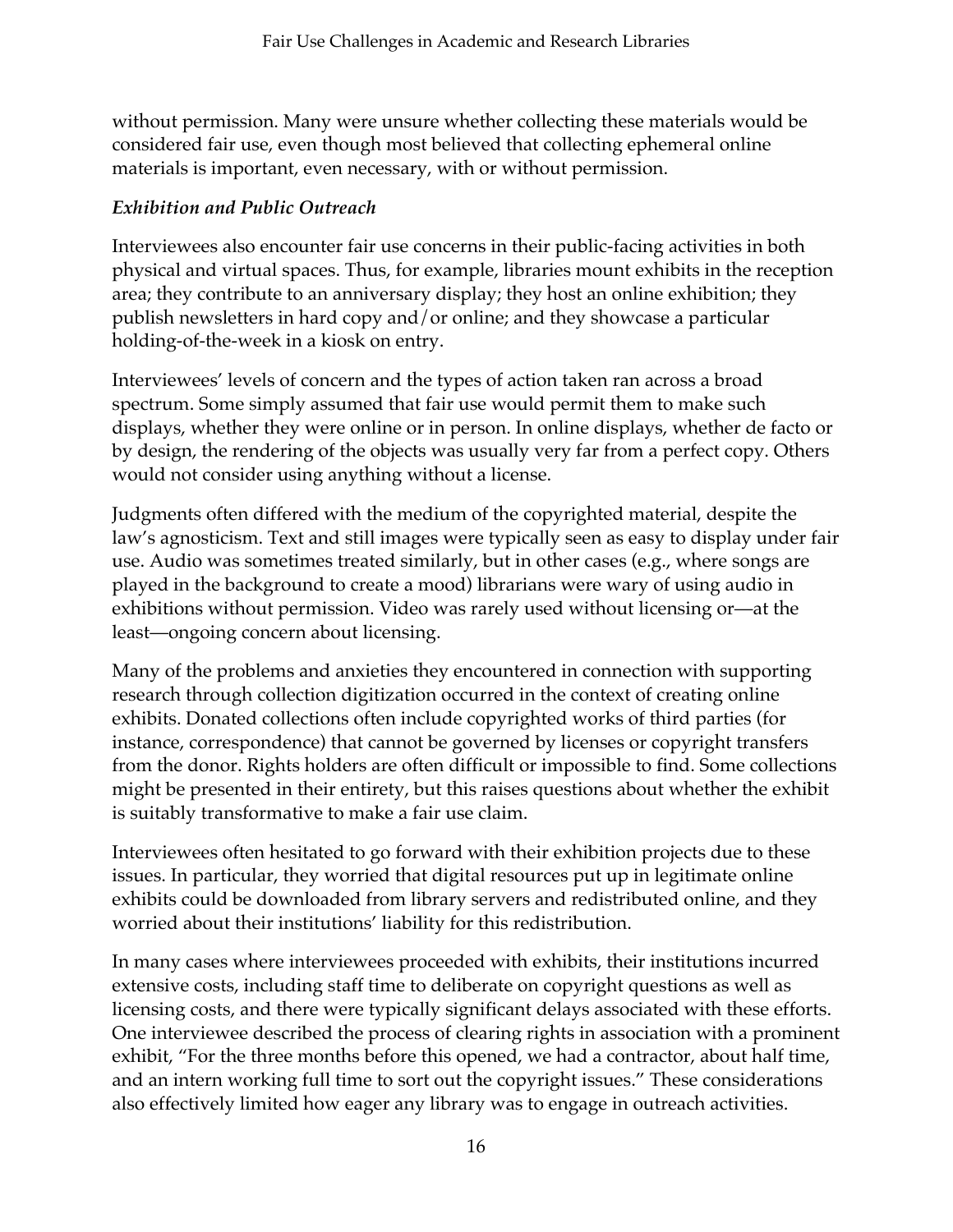Interviewees reported responding to these costs and concerns, however reluctantly, by distorting their practice in ways that are similar to the responses documented in connection with support for scholarship: they favored exhibitions of public domain materials over those of more contemporary works, regardless of community interest or scholarly value; they favored exhibits involving obscure or anonymous persons over those involving high profile individuals who they feared might be more likely to litigate; they favored physical, on-site exhibits over virtual, online ones. Interviewees were painfully aware of the ways in which their choices violated their mission to serve patrons' research and learning needs.

# *Access for Persons with Disabilities*

Few interviewees dealt directly with accessibility policy or even with the needs of disabled patrons. Although many felt that this is part of the librarian's mission, in practice another department usually handles these needs. Some interviewees were stopped short by concern that their library or university may not satisfy Section 121 of the Copyright Act, which empowers an "authorized entity" to provide accessible copies to the disabled. Many were not comfortable with the indisputable fact that fair use offers an alternative rationale for providing access to disabled users. As with practices in the shadow of Sections 108 and 110, interviewees hesitated to apply fair use where another rule may give a simpler answer, even if the answer seemed to be "No." And as with the other specific exceptions, some interviewees were unclear as to what Section 121 really requires and what it allows.

Issues arose most commonly when disabilities services departments requested materials on behalf of disabled users. In those cases where they were not confident that Section 121 would allow them to accommodate users, interviewees again struggled to find the principles governing appropriate fair uses. They sometimes constructed elaborate scenarios to create artificial scarcity, for safety's sake. For instance, in cases where a student needed to use an electronic version of a book, a minority of the interviewees wondered whether they should then take the hard copy of the book off the shelf and make it unavailable to patrons. They suggested this would strengthen the "effect on the market" argument for fair use, as the library would get no additional benefit from the digital copy than if the disabled person had checked out the hard copy.

In one striking case, a disabled patron was unable to read microfilm because of a physical condition, but would have been able to read a digital copy with the help of onscreen adjustments to typeface. Because library policy prohibited making a digital copy, the patron was given access to fragile original documents. This put the documents at risk as well as providing a suboptimal solution to the patron—to the indelible regret of the interviewee.

Some interviewees were more likely to make material available under fair use for disabled students if it was required for a course than if it was recommended, and least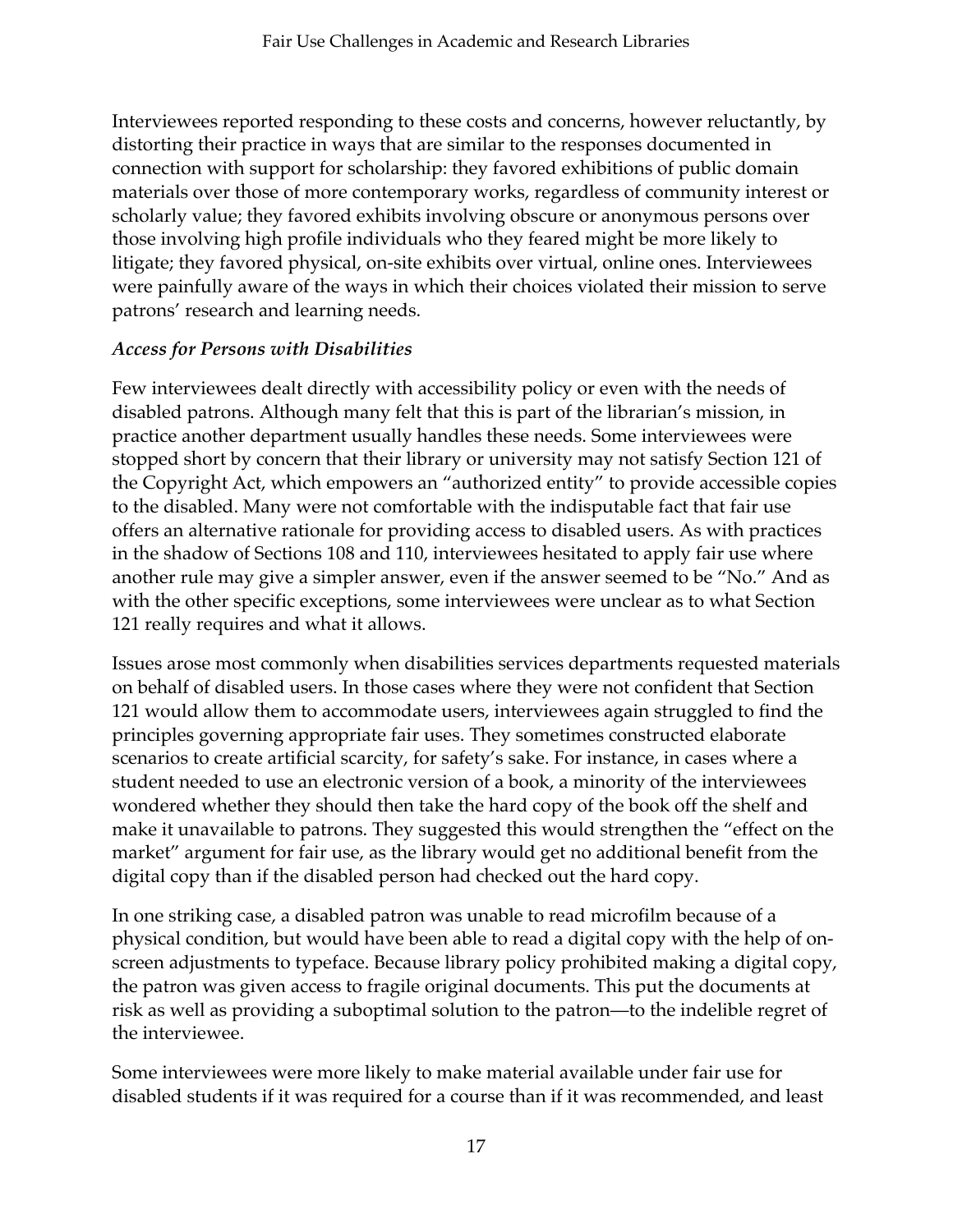likely to make it available if a student merely wanted to read it out of personal interest, even if it was in the student's research area. One interviewee described with regret having to send a blind student to the public library when the student sought material on spirituality for leisure, rather than assigned, reading. Others found this distinction offensive and discriminatory. Still others suggested that limitations on access for the print- and otherwise-disabled users might be more a function of resource limitations than of copyright constraints.

In some cases librarians went to substantial work to make material accessible, for example, creating closed-captions or audio description on video materials (typically films that are out of print or have not been released in DVD format). One interviewee was very frustrated that her library has so far been making the seemingly arbitrary distinction between creating a transcript of a video, which it would allow, and creating a captioned video, which it would not. While they were committed to the mission of making works accessible, many librarians were concerned that they might be going beyond what the law allows, and feared the wrath of vendors who sold these services for a substantial fee. They also puzzled over whether they could legally store their digitized work for the next patron's use, or whether they should destroy it and do the work all over again for the next request. Some librarians wondered if it would be legally or practically possible to create a consortium approach for storing and sharing such materials, so that each institution would not be replicating popular requests. Limited budgets and staff time were again a key issue.

Finally, vendors impose confusing and restrictive conditions, both practical and legal, on the materials they license, and these also hindered interviewees in serving disabled patrons. Some interviewees reported that electronic journal materials in commercial databases were not made available in formats potentially accessible to the printdisabled. In other cases, materials were protected by digital rights management technology that prevented the use of assistive technology. Even where there were no such technical limitations, interviewees were sometimes hesitant to make accessible copies of materials from licensed databases because the terms of database licenses were difficult to discern and may forbid such format shifting. This difficulty could arise either because of the sheer volume of subscriptions held by an institution, or else because of the complexity of individual licenses.

# **Conclusions**

The consequences of lack of consensus about applying fair use and other copyright limitations and exceptions were evident in many of the interviews conducted for this survey. These consequences were similar across the activities of facilitating teaching and learning, facilitating scholarship, preservation, exhibition, and accessibility. They include: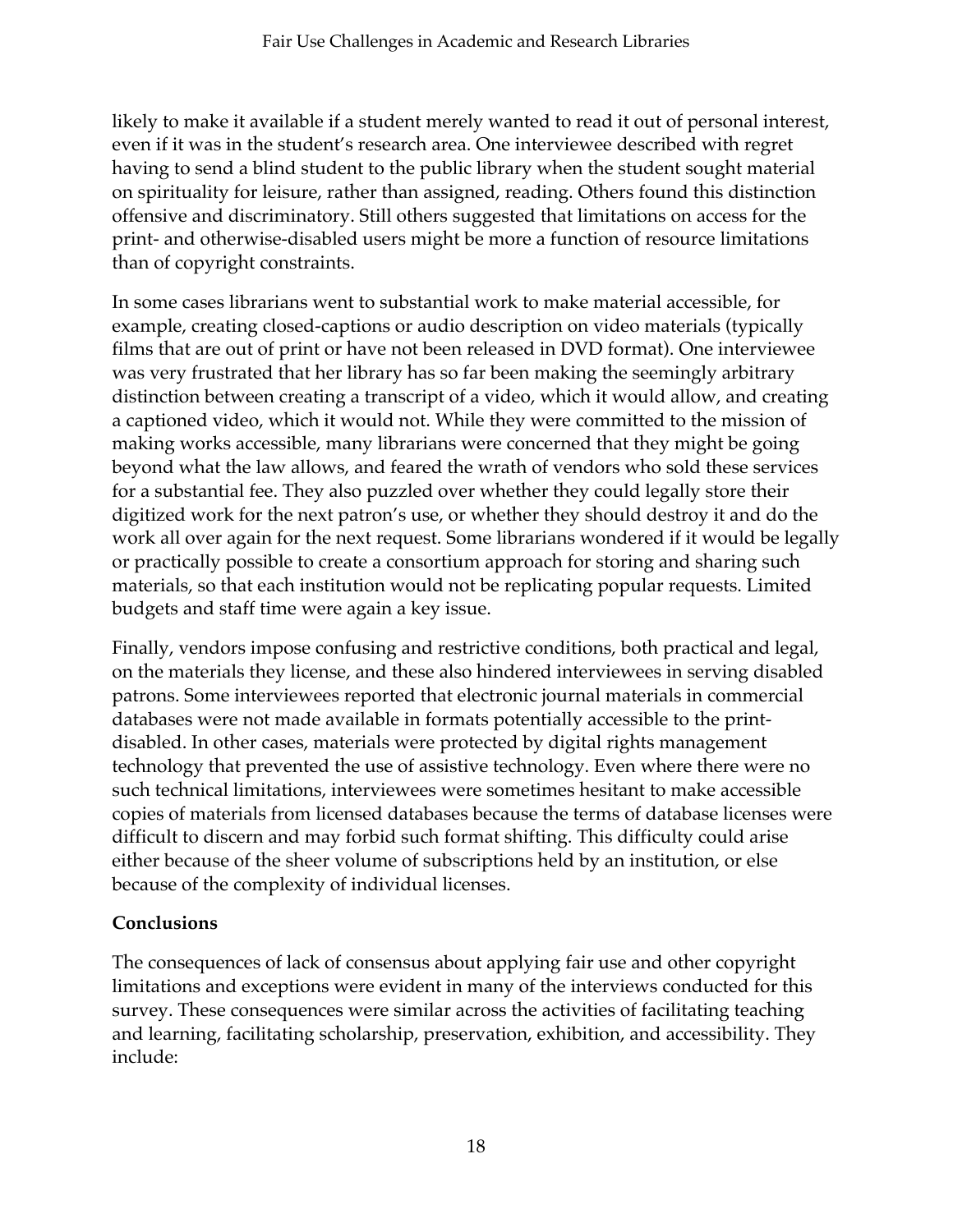- High costs, both for staff time and unnecessary licensing. Copyright indecision translates into budgetary issues.
- Misaligned priorities that deemphasize research, teaching and learning. Decisions are made on the basis of avoiding copyright difficulties rather than fulfilling mission.
- Postponed or denied service to patrons. Copyright concerns sometimes simply stall projects, and access control discourages patrons.
- Compromised integrity and utility of collections, for failure to preserve and make access copies. Copyright questions keep librarians from acting in a timely way to keep materials in a useable format.
- Limited public access to materials. Librarians are discouraged from enterprises such as digital collections and exhibits that can share library assets with a wider public.
- Missed opportunities to educate both faculty and students on their own fair use rights, in the classroom, with publishers, and online.
- Frustration in fulfilling the academic and research libraries' mission in ways that take advantage of digital capacities. Copyright concerns discourage librarians from employing digital tools to facilitate their patrons' work, including the work of disabled patrons.

In short, lack of consensus about fair use (and other exemptions) is impairing the library mission to support research, teaching, and learning. Interviewees were aware of and alarmed by the consequences.

Some of these problems can be solved with a firmer collective understanding of fair use. Interviewees displayed a wide range of knowledge of fair use. They generally understood that fair use is a flexible rule of reason. They were aware of the four statutory factors, and often used them. But a significant majority evidenced misconceptions. They included the belief that:

- the "fourth factor," effect on the market, was a dominant one, especially in regard to video;
- fair use is differently applied to different media;
- fair use can only be applicable to a small portion of a work;
- libraries incur high risks, including exposure to statutory damages, for goodfaith efforts to employ fair use; and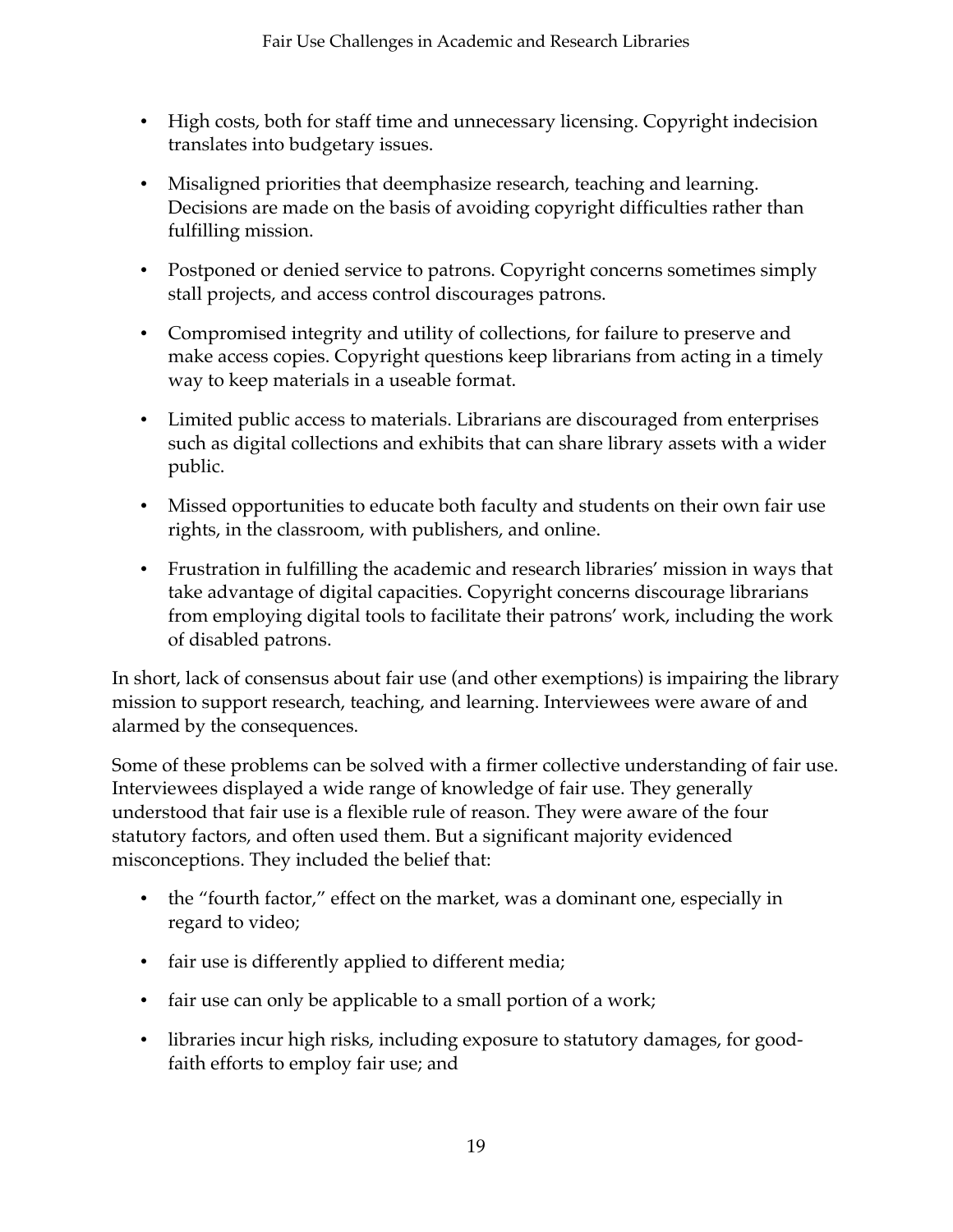• fair use cannot apply to activities similar to the uses (including for preservation and classroom purposes) specifically provided for in Sections 108 and 110.

In the absence of a firm shared understanding about what the law permits, and despite their passionate dedication to service, interviewees often felt ill-equipped to make important decisions about risk management. While part of sound risk management is trying to know the law and act within its limits, conservative risk management can encourage practices that stop far short of what the law allows. Some forms of risk management involve foregoing likely fair uses in an effort to avoid provoking litigious parties. Other risk management practices involve shifting responsibility to other parties who may be even less confident of their rights, such as faculty or researchers, by devolving key decisions to them or asking them to sign waivers. Still others involve taking responsibility away from those same parties in cases where they may be well suited to make key decisions, for example having librarians rather than faculty determine how much material is appropriate for pedagogical needs. Finally, risk management can involve minimizing the visibility of seemingly "risky" policies, for example by conducting them on a password-protected system. While strategies that actually curtail lawful practice may be appropriate in some limited circumstances, they are far from ideal. And these strategies are much more attractive when decision-makers act with partial or inaccurate knowledge of what the law allows. Without a clear, shared understanding of the law (and hence their ability to withstand legal challenge), the goal of risk management for libraries often becomes to avoid at all costs being sued or otherwise challenged, regardless of the merits of the challenge.

Particularly common was the choice to manage risk by following cramped but seemingly well-established "guidelines," such as those developed in the late 1970s to govern photocopying. These guidelines have an alarming continuing influence, well beyond their original context, even for librarians who know that fair use does not literally require following arbitrary page, word or percentage limits. Following those limits is perceived as "safe," and helps control the discretion of staff and patrons when librarians worry that a rule of reason is too flexible for that purpose.

When risk management is not adequately informed by the law, it can place unnecessary limits on action. For research and academic librarians, this form of risk management entails costs such as limiting access to learning materials, halting or delaying research, and delaying or denying public access to library holdings. Understanding the law helps make risk management decisions easier, as well as minimizing the impact they have on lawful activity.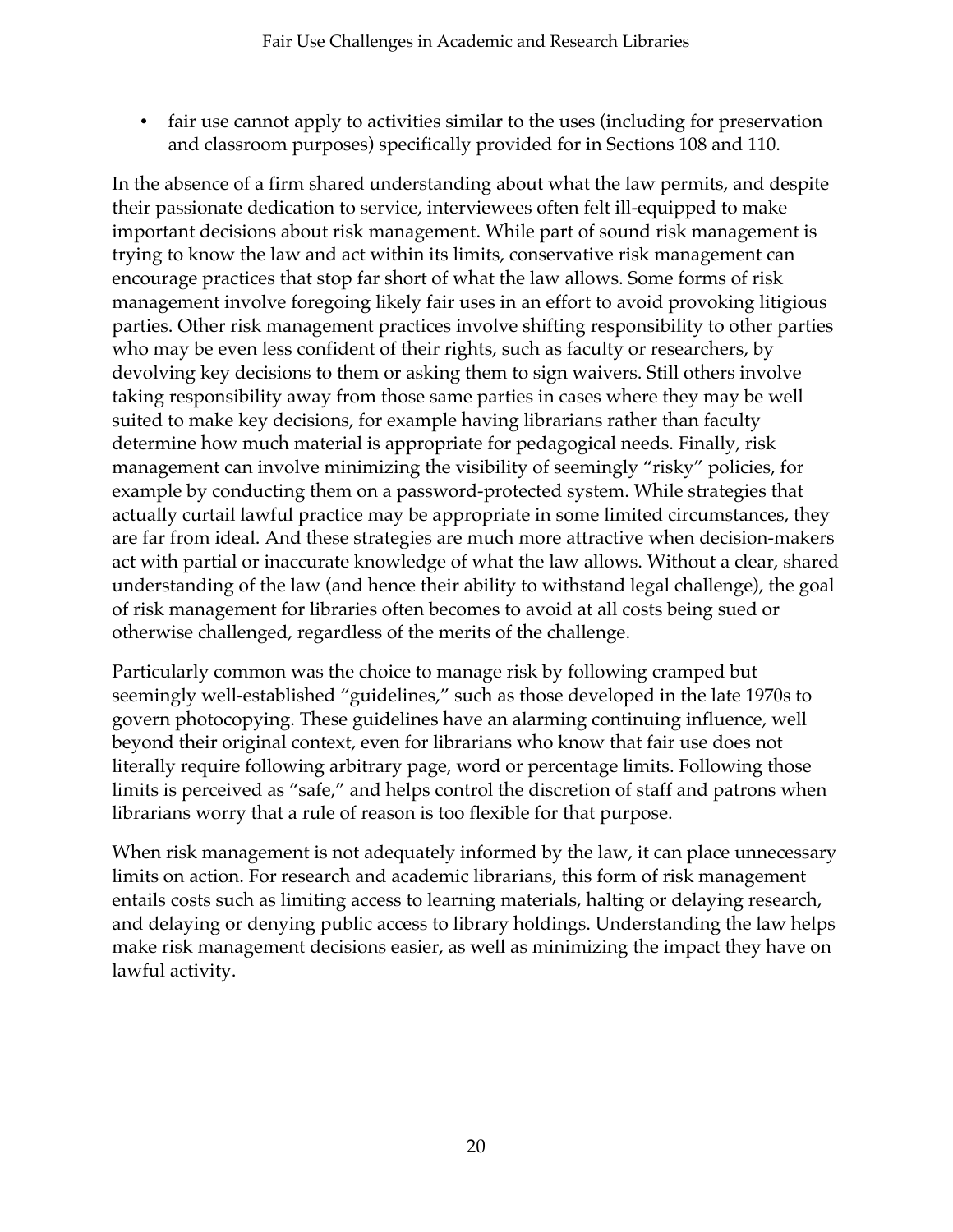# **Next Steps**

Librarians can take action themselves to improve their situation:

- Academic and research librarians collectively need to develop a code of best practices in fair use that clearly asserts the principles and limitations under which they affirmatively apply their fair use rights. Understanding the law helps make risk management decisions easier, as well as minimizing the impact they have on lawful activity.
- Academic and research libraries and their parent institutions should do more to support librarians as they make important decisions that implicate copyright. A code of best practices in fair use is a powerful and important tool, but librarians need better education and support regarding *all* of their rights and responsibilities under copyright law, including the specific exceptions described in Sections 108, 110, 121, and the like. The creation of in-house library copyright offices and copyright counsel can be extremely helpful toward that end.
- Individual academic and research librarians need to assert their fair use rights (and other rights) when negotiating licenses with vendors, so that vendor terms of service do not unnecessarily curb important academic uses. Libraries may have good reasons to give up fair use rights in licensing, but some institutions do this in an unconsidered way. With a clearer conception of what the law normally allows under fair use and other exemptions, academic and research libraries and librarians will better understand the trade-offs involved in license terms that restrict those rights. A fair use best practices code will provide standards both for themselves and their patrons, standards that are driven first by the mission of academic and research libraries.
- Academic and research librarians' associations can organize meetings with certain key providers, such as ProQuest and key publishers in academic and research areas, to investigate how the fair use rights of scholars are being recognized in their policies.